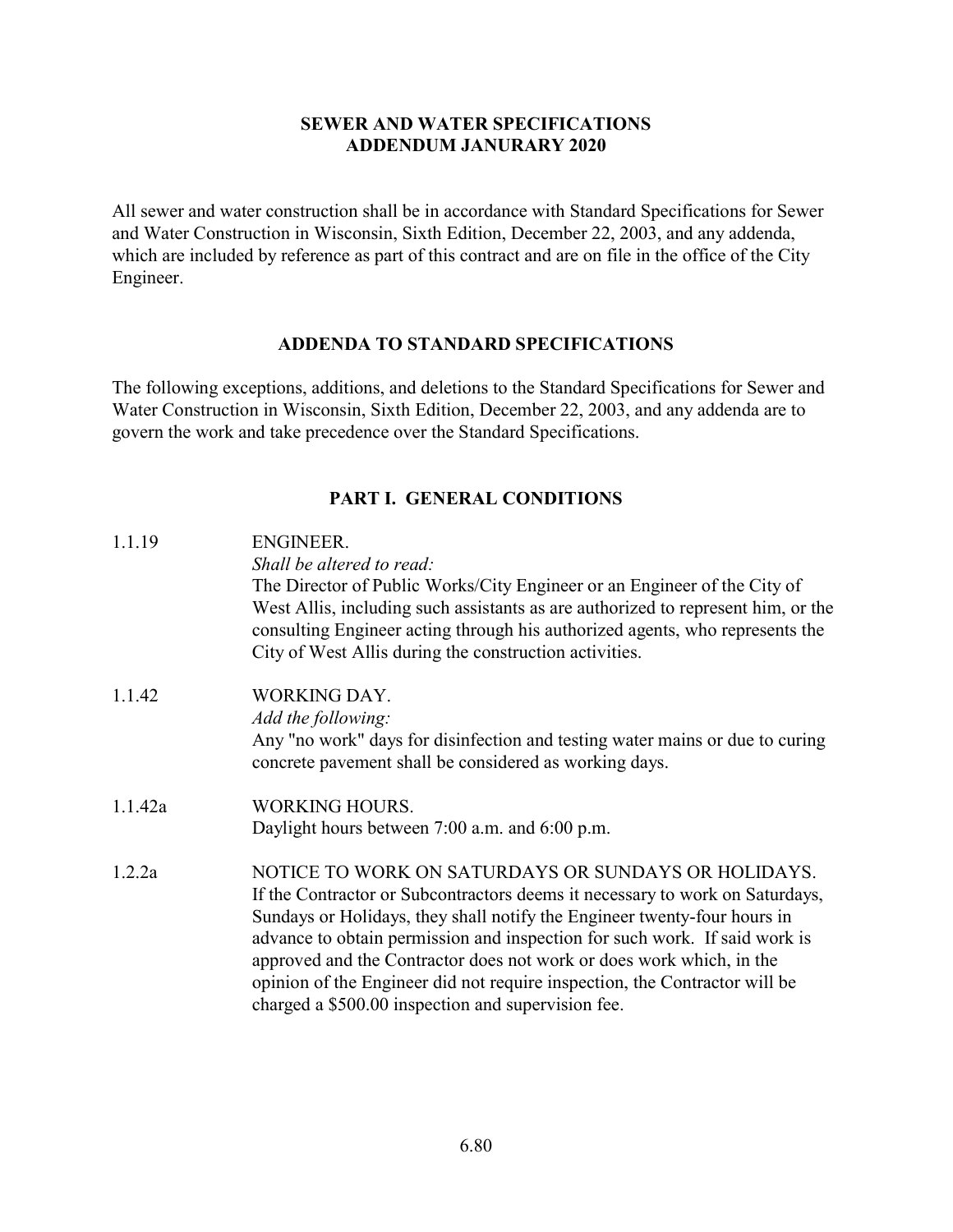| 1.2.11 | PRECONSTRUCTION CONFERENCE.<br>A preconstruction conference will be required before the start of any project.<br>The Contractor must be present or his authorized representative and his<br>Construction Superintendent or Field Representative.                                                                                                                                                                                                                                   |  |  |  |
|--------|------------------------------------------------------------------------------------------------------------------------------------------------------------------------------------------------------------------------------------------------------------------------------------------------------------------------------------------------------------------------------------------------------------------------------------------------------------------------------------|--|--|--|
| 1.3.22 | EXCESSIVE NOISE AND VIBRATION.<br>The Contractor shall not produce noise in excess of 86 dba at or across a real<br>property boundary without prior written approval from the Engineer and the<br>City Health Commissioner. The Contractor shall not operate any device<br>which produces vibration in excess of the vibration limitations set forth in<br>City of West Allis ordinances.                                                                                          |  |  |  |
| 1.5.4  | COOPERATION WITH OTHER CONTRACTORS.<br>Shall be altered to read:<br>The Contractor shall work in harmony with other Contractors, or with utilities<br>or Owner's forces engaged in collateral work. No extra payments will be<br>made for progress interruption, remobilization, traffic control, etc., resulting<br>from cooperation delays. In case of dispute, the decision of the Engineer shall<br>be final and binding upon the parties affected.                            |  |  |  |
| 1.6.3  | BASIS OF PAYMENT OR CREDIT FOR ALTERED WORK.<br>(d)<br>Add the following:<br>(Hourly wages calculated from basic hourly plus contributions plus<br>sixty (60) percent maximum insurance increase).                                                                                                                                                                                                                                                                                 |  |  |  |
| 1.7.3a | TRAFFIC CONTROL.<br>Add the following:<br>All signs and barricades shall conform with Part 6, Temporary Traffic Control<br>Section of the Federal Highway Administration Manual on Uniform Traffic<br>Control Devices for Streets and Highways. Proposed signing and barricading<br>must be approved by the Engineer.                                                                                                                                                              |  |  |  |
|        | Unless otherwise specified, the cost of traffic control shall be included in the<br>prices for other items bid.                                                                                                                                                                                                                                                                                                                                                                    |  |  |  |
| 1.8.4  | LIABILITY AND INSURANCE.<br>Add the following:<br>(c)<br>NOTE: The required limits of liabilities may be obtained with primary<br>liability policies or in combination with an umbrella excess third party<br>liability policy. The City of West Allis must be named as an additional<br>insured as its interest may appear on the Contractor's comprehensive<br>general liability and property damage insurance which insures the City<br>up to the limits stated in $1.8.4(b)$ . |  |  |  |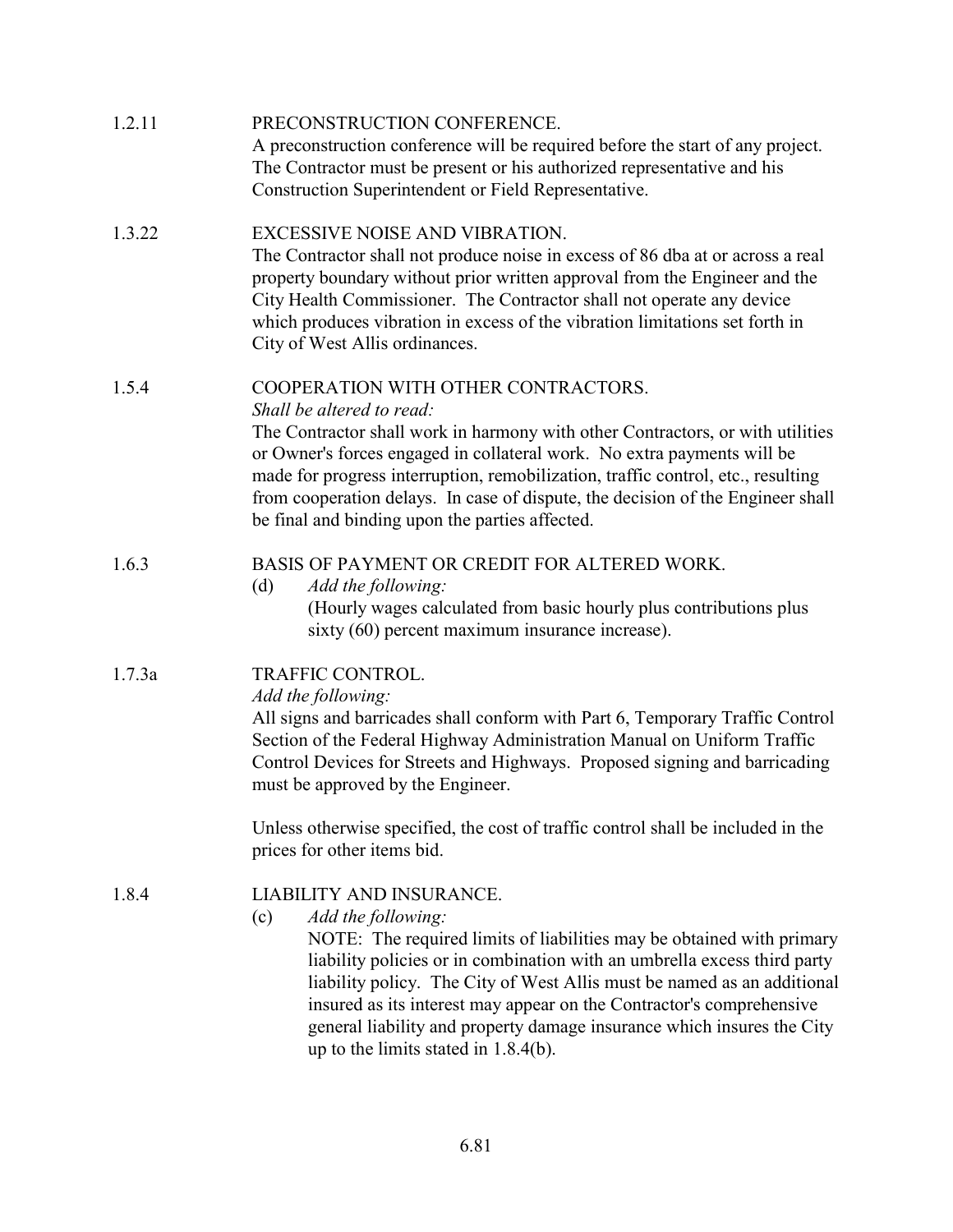| 1.8.5  | <b>CONTRACT BONDS.</b>                                                                                                                                                                                                                                                                                                                                                                                                                                                                                                                                                                                 |
|--------|--------------------------------------------------------------------------------------------------------------------------------------------------------------------------------------------------------------------------------------------------------------------------------------------------------------------------------------------------------------------------------------------------------------------------------------------------------------------------------------------------------------------------------------------------------------------------------------------------------|
|        | Replace with:                                                                                                                                                                                                                                                                                                                                                                                                                                                                                                                                                                                          |
|        | After opening of bids, but before signing of Contract, the bidder to whom<br>award is made shall have executed, through a Surety company authorized to<br>do business in the state of Wisconsin and acceptable as Surety to City, bonds<br>in the form included in the Contract documents for the faithful performance of<br>the Contract and payment for all work and labor performed and materials<br>furnished to complete the work. The bonds shall be for the full amount of the<br>Contract and shall be adjusted to incorporate all extras, credits and change<br>orders through final payment. |
|        | Bidder shall require the attorney-in-fact who executes the required bonds on<br>behalf of the Surety to affix thereto a certified and current copy of his Power<br>of Attorney indicating the monetary limit of such power. Bidder shall pay the<br>cost of the bonds.                                                                                                                                                                                                                                                                                                                                 |
| 1.10.5 | CONTRACTOR TO BE CHARGED FOR INSPECTION AFTER TIME<br>ALLOWED FOR COMPLETION HAS EXPIRED.<br>Replace with:<br>All inspection costs are included in Section 1.10.4 "FAILURE TO<br><b>COMPLETE WORK ON TIME."</b>                                                                                                                                                                                                                                                                                                                                                                                        |
|        |                                                                                                                                                                                                                                                                                                                                                                                                                                                                                                                                                                                                        |

## PART II. CONSTRUCTION - GENERAL

# 2.1.1 INTERFERENCE OF UNDERGROUND STRUCTURES.

Add the following:

No additional compensation will be allowed the Contractor where the original line and/or grade of the proposed sewer or water main can be altered by the Engineer without causing a substantial change in the amount of work. The judgment of the Engineer shall be final.

2.1.3(a) ROOT CUTTING.

## ROOTS SHALL BE SAWED ON ONLY ONE SIDE OF A TREE.

 The root system shall not be sawed deeper than eighteen (18) inches below the proposed elevation of the new top of curb and not more than two (2) inches from the back of the proposed curb.

Caution shall be used during root sawing operations, so as not to cause unnecessary damage to the tree or its root system.

 All debris from the root sawing operation shall be used to fill root sawing trenches before the end of the workday.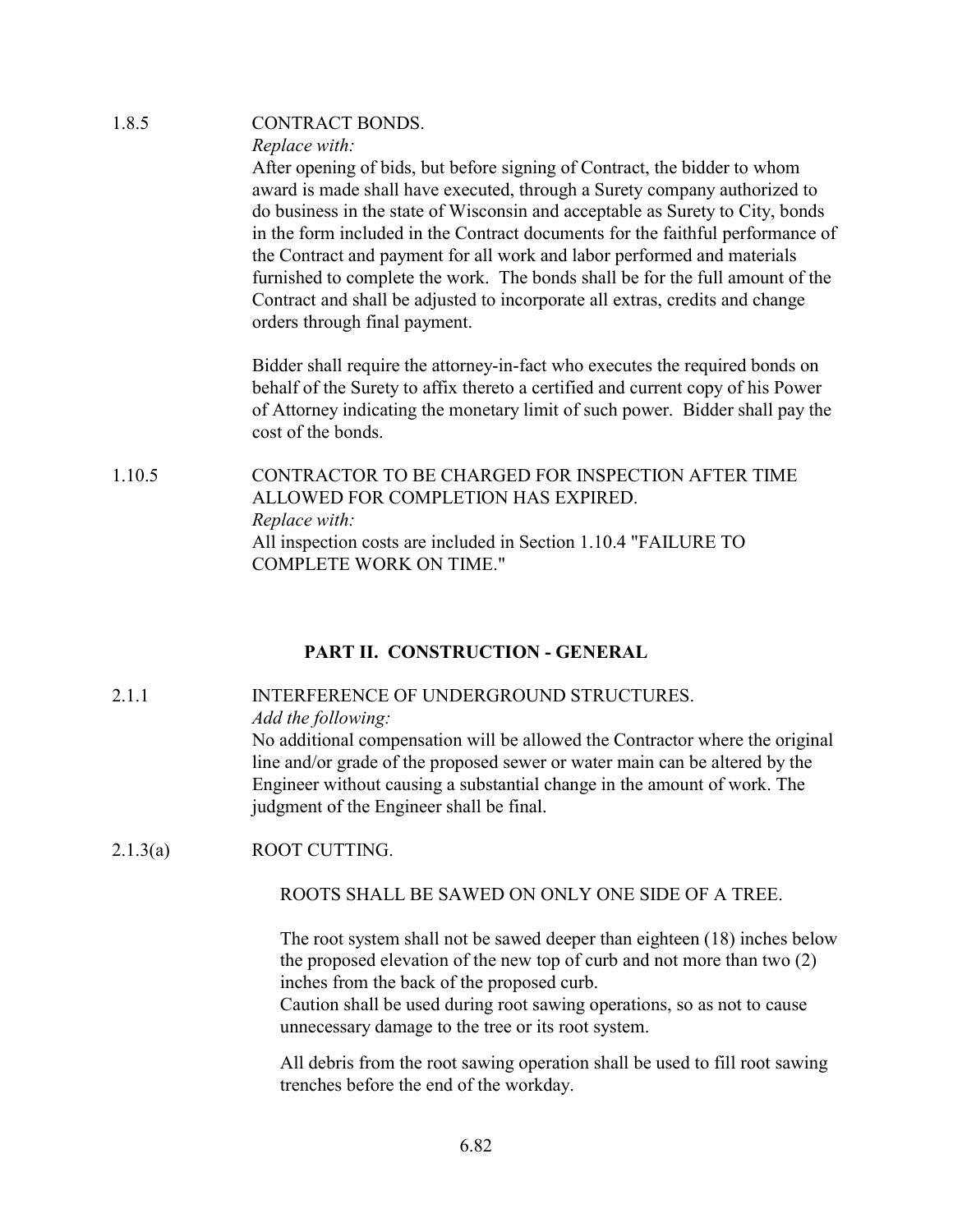|           | Root foundations for all trees must remain adequate to withstand heavy<br>windstorms.                                                                                                                                                                                                                                                                                                                               |
|-----------|---------------------------------------------------------------------------------------------------------------------------------------------------------------------------------------------------------------------------------------------------------------------------------------------------------------------------------------------------------------------------------------------------------------------|
|           | All exposed and severed tree roots shall be immediately covered with<br>mulch and watered to prevent drying until such time that the concrete<br>work is complete, the form removed and the area between the tree and<br>concrete work backfilled with approved topsoil. The time duration for<br>completion of the backfilling operations shall not exceed five (5) days<br>from the time the concrete was placed. |
| 2.2.6     | SAWING AND BREAKING PAVEMENT.<br>The first sentence shall read:<br>All concrete or asphalt pavements, or concrete bases, shall be sawed to full<br>depth prior to being shattered.                                                                                                                                                                                                                                  |
|           | Add the following:<br>The cost of sawing, breaking and removing pavement, concrete curb and<br>gutter, sidewalks and driveways, shall be included in other items bid unless<br>otherwise specified.                                                                                                                                                                                                                 |
| 2.2.11(b) | SURPLUS EXCAVATED MATERIAL.<br>The last sentence shall read:<br>The cost of delivering such surplus material to any point within a driving<br>distance of five miles from the site of the work shall be included in the unit<br>price bid for the work.                                                                                                                                                             |
| 2.2.12(a) | DRAINAGE OF EXCAVATION.<br>Add the following:<br>During sanitary sewer relay work, all sewage flowing from the nearest<br>upstream manhole shall be pumped to a downstream sanitary sewer manhole<br>with approved methods.                                                                                                                                                                                         |
| 2.6.1     | EXCAVATED MATERIAL FOR BACKFILL.<br>Shall be altered to read:<br>Trenches may not be backfilled with material excavated from an open trench<br>which conforms to the requirements of Section 8.43.5 unless specified in the<br>contract documents or approved by the Engineer.                                                                                                                                      |
| 2.6.2     | <b>GRANULAR BACKFILL.</b><br>Shall be replaced with:<br>All trenches shall be filled with graded aggregate which conforms to the<br>requirements of Section 8.43.7, unless otherwise specified. 1-1/2 inch graded<br>crushed concrete backfill which conforms to the requirements of Section<br>8.43.7 is an acceptable alternative and may be specified on the contract Plans<br>or Special Provisions.            |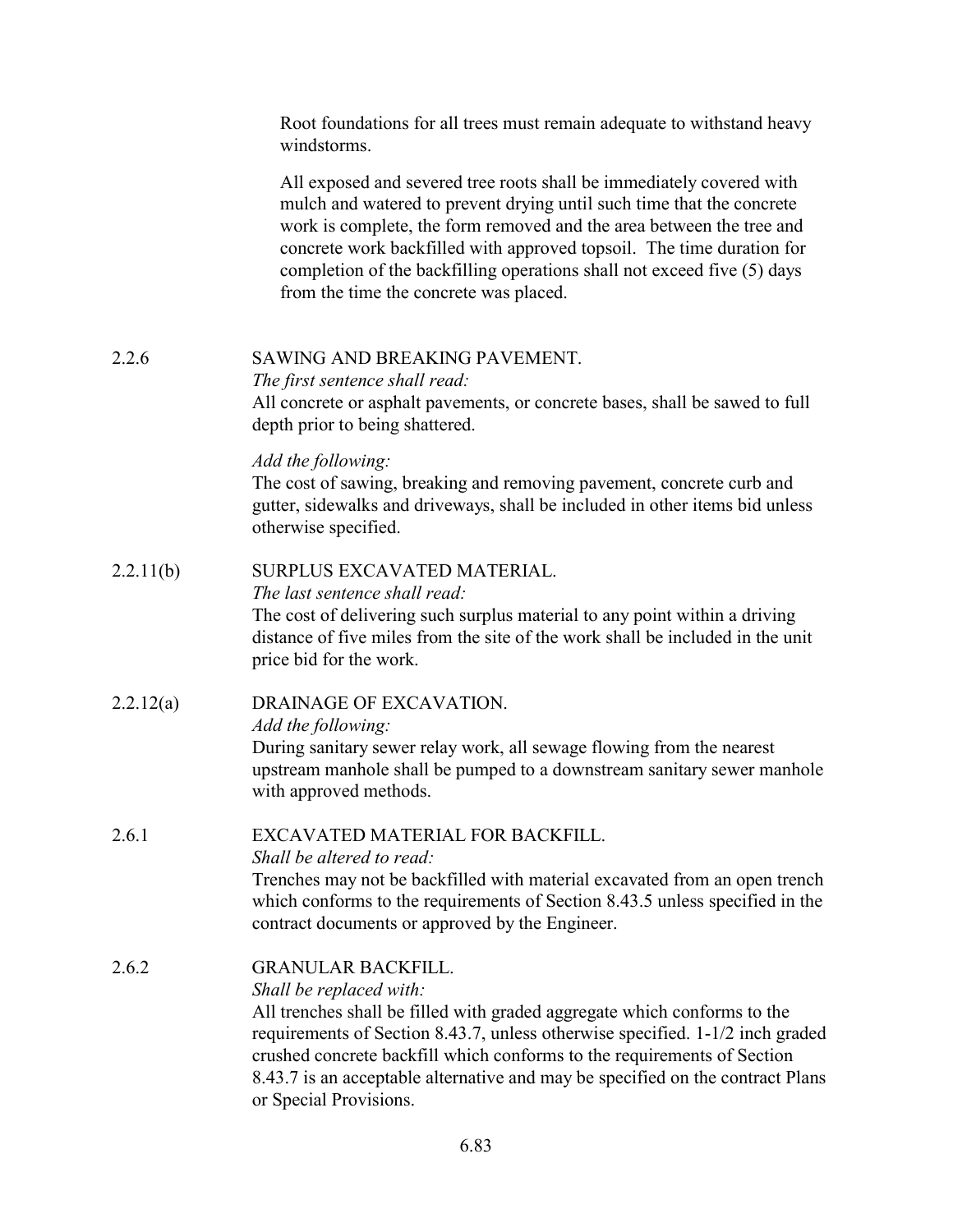| 2.6.3  | <b>GRANULAR BACKFILL CREDITS.</b><br>The last sentence shall be altered to read:                                                                                                                                                                                                                                     |  |  |  |
|--------|----------------------------------------------------------------------------------------------------------------------------------------------------------------------------------------------------------------------------------------------------------------------------------------------------------------------|--|--|--|
|        | The cubic yardage of such backfill shall be determined using the outside<br>diameter of the pipe plus twenty-four $(24)$ inches at the top of the pipe and the<br>outside diameter of the pipe plus forty-eight (48) inches at the surface.<br>Granular backfill shall be considered to be 1.80 tons per cubic yard. |  |  |  |
| 2.6.14 | <b>CONSOLIDATION OF BACKFILL.</b><br>Shall be altered to read:<br>Backfill shall be consolidated by flooding unless otherwise specified in the<br>contract documents.                                                                                                                                                |  |  |  |
|        | Last sentence shall read:<br>(a)<br>The City shall supply the water for consolidation of backfill at no cost<br>to the Contractor. The Contractor shall obtain a meter and apply for a                                                                                                                               |  |  |  |

Water Use Permit from the West Allis Water Department (6302 W. McGeoch Ave. - Ph. 302-8830) for each City project. The permit shall be obtained at least twenty-four (24) hours in advance of any water use. The Water Department shall designate the hydrants to be used for water supply. The Contractor, as part of the permit requirement, shall make the meter available to Water Department staff and document the amount of water used and shall report this information to the Water Department as requested.

#### 2.7.3 REPLACEMENT OF PAVEMENTS.

(c) Additional requirements for replacement of pavements are shown on Plan File No. V-112 and V-113.

## 2.7.4 REPLACEMENT OF LAWNS.

Shall be amended to read:

The Contractor shall restore the damaged area with Type "A" lawn replacement instead of Type "C" unless otherwise directed by the Engineer or specified in the contract documents.

#### TYPE "A" LAWN REPLACEMENT

Add the following sodding specifications:

(a) Description of Work. The work shall consist of the furnishing and laying of live sod on the shoulders, slopes, ditches or other locations as designated, and the construction of sod ditch checks or similar appurtenances as shown on the plans, in the contract, or as ordered and laid out in the field by the Engineer in accordance with the specifications.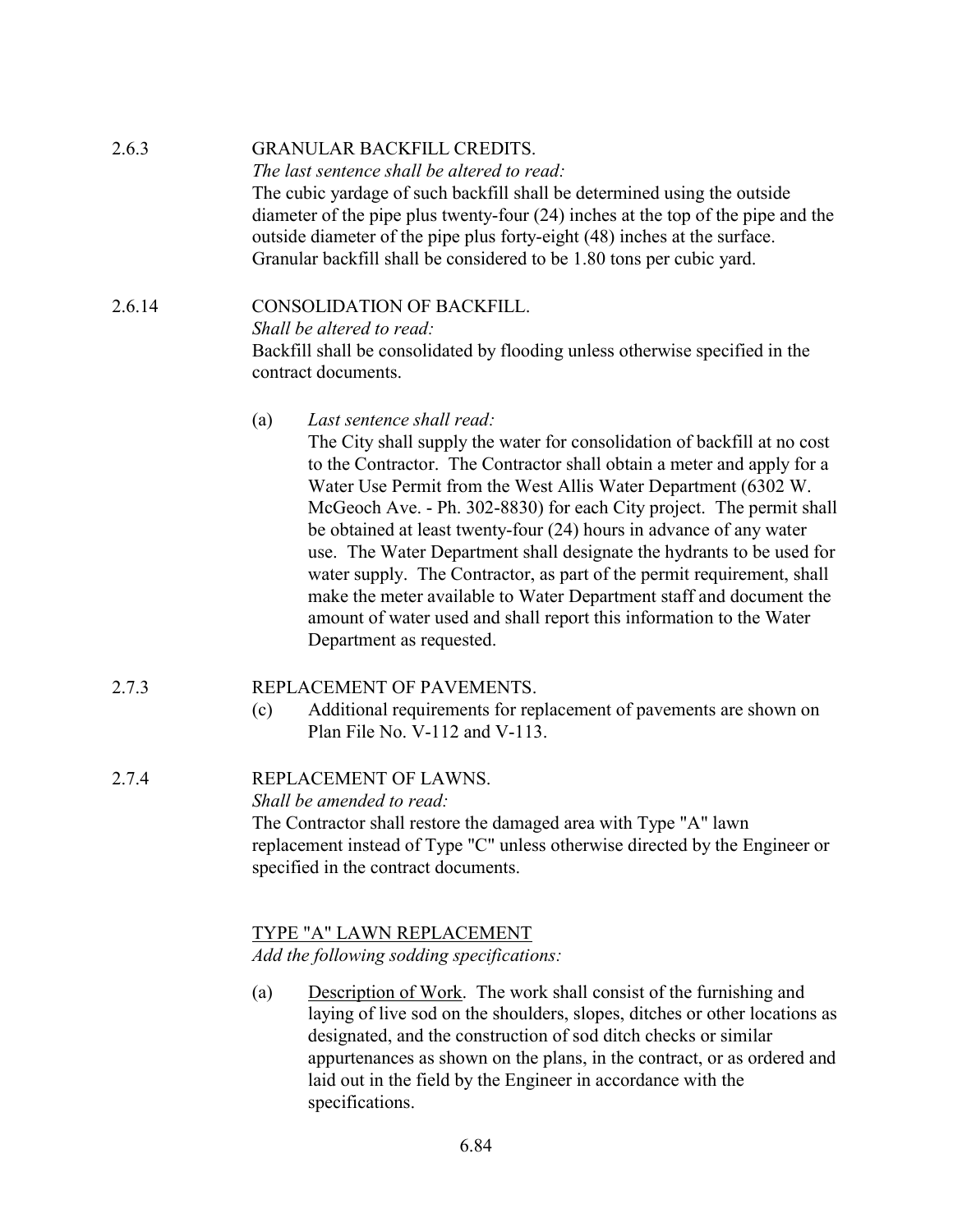- (b) Materials. The sod shall consist of a dense, well-rooted growth of permanent and desirable grasses, indigenous to the general locality where it is to be used, and shall be free from weeds or undesirable grasses. At the time the sod is cut, the grass shall be approx. 2" long and raked free from debris. The sod shall be cut into strips with a minimum size of 18" x 72". The thickness of the sod shall be at least 3/4" so that the sod can be handled without undue tearing or breaking. The Contractor shall take steps to insure that the sod is in a well-moistened condition prior to installation.
- (c) Construction Methods.
	- (1) Preparation of Earth Bed. The area to be sodded shall have been previously constructed to the required cross-section, contour and the tops and bottoms of the slopes shall be rounded to a minimum four-foot radius. The areas to be sodded shall be free from stones, roots, vegetative material or other foreign material.

The initial topsoil placement shall be 3" in cross section and thoroughly compacted so as to prevent settlement once the sod has been laid. After compaction, the top 3/4" of topsoil shall be loosened so as to consolidate the root growth of the sod with the topsoil.

Sod shall be laid so that the joints caused by abutting ends of the strips are not continuous. Each sod strip shall be laid so as to abut snugly against the strip previously laid.

As the sod is being laid it shall be rolled. Or, the sod shall be firmly but lightly tamped with a suitable wooden or metal tamper as approved by the Engineer.

At points where water will flow over a sodded area or at the limits of the sodded area, the upper edges shall be turned into the soil below the adjacent area and a layer of earth placed over the juncture.

(2) Staking and Cleanup. On all slopes steeper than one foot vertical to four feet horizontal the sod shall be staked or pegged. Stakes shall preferably be placed near the top edge of the sod strip and shall be driven plumb through the sod to be flush with the sod. All sod placed in ditches shall be staked regardless of the slope. After staking, the sod surface shall be cleared of loose sod or excess debris.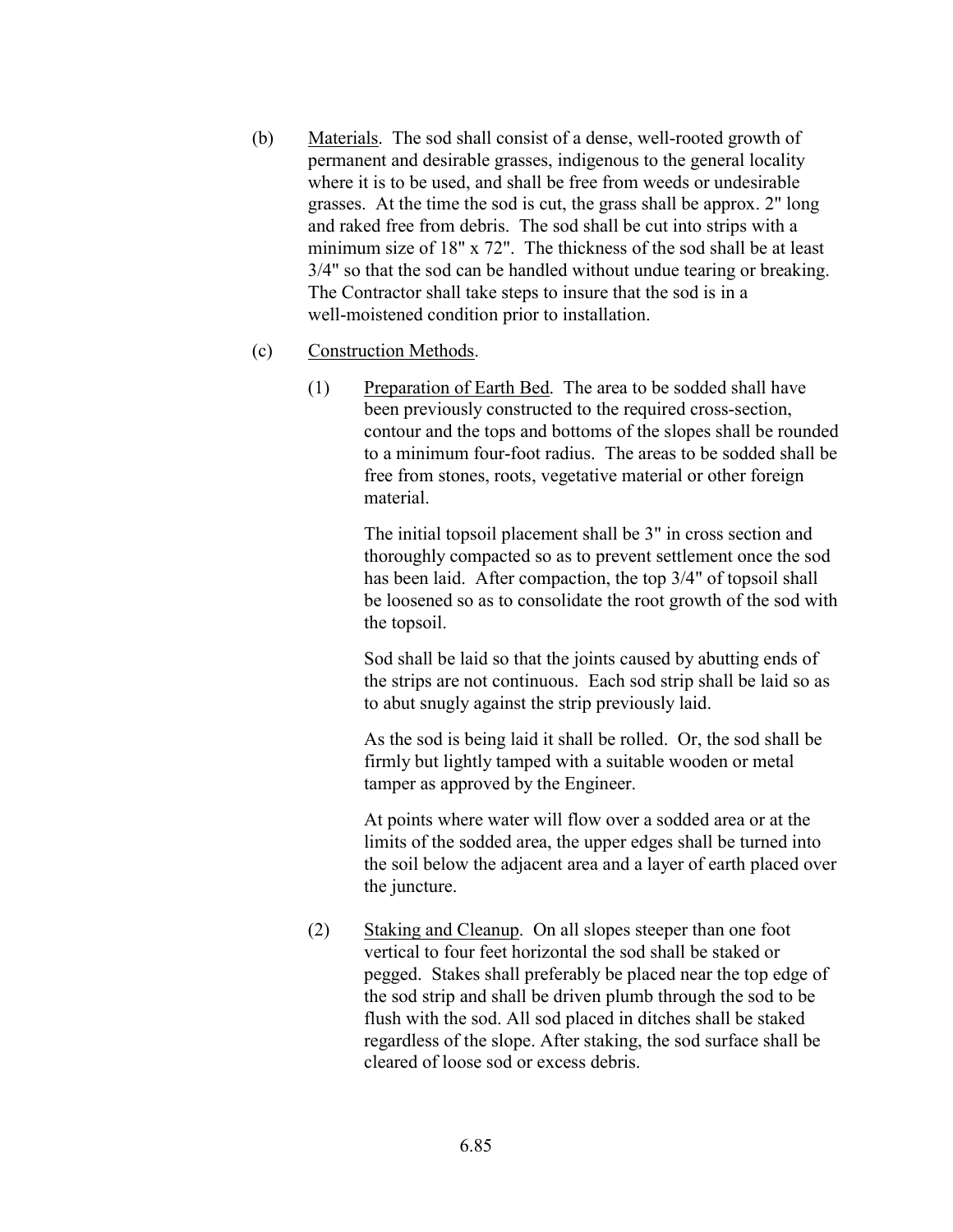(3) Watering. After staking and cleanup, the sod shall be thoroughly moistened with water. All sodded areas shall be kept thoroughly moist by watering daily, when rainfall is deficient, for a period of twenty-one (21) days.

> The City shall supply the water for sod watering at no cost to the Contractor. The Contractor shall obtain a permit and meter fitting from the West Allis Water Department and use only on the designated hydrants.

## TYPE "C" LAWN REPLACEMENT

Add the following seeding and mulching specifications:

## 1. SEEDING

(a) Description of Work. This work shall consist of preparing seed beds, furnishing, sowing, and watering the required seed on shoulders, slopes, appurtenances and other areas as shown on the plans or designated in the contract, or as ordered to be seeded by the Engineer.

> The City shall supply the water for seed watering at no cost to the Contractor. The Contractor shall obtain a permit and meter fitting from the West Allis Water Department and use only on the designated hydrants.

- (b) General Requirement. All seed shall conform to the requirements of the Wisconsin Statutes and of the Wisconsin Administrative Code Chapter Agriculture 20, regarding noxious weed seed content and labeling. Seed shall not be used on the work later than one year after the test date which appears on the label.
- (c) Storage. Any seed delivered prior to use shall be stored in such a manner that it will be protected from damage by heat, moisture, rodents or other causes. Any previously accepted seed that has become damaged shall be disregarded and replaced by the Contractor.
- (d) Composition. The seed mixture required, unless otherwise noted, shall be of the Wisconsin Department of Transportation seed mix #4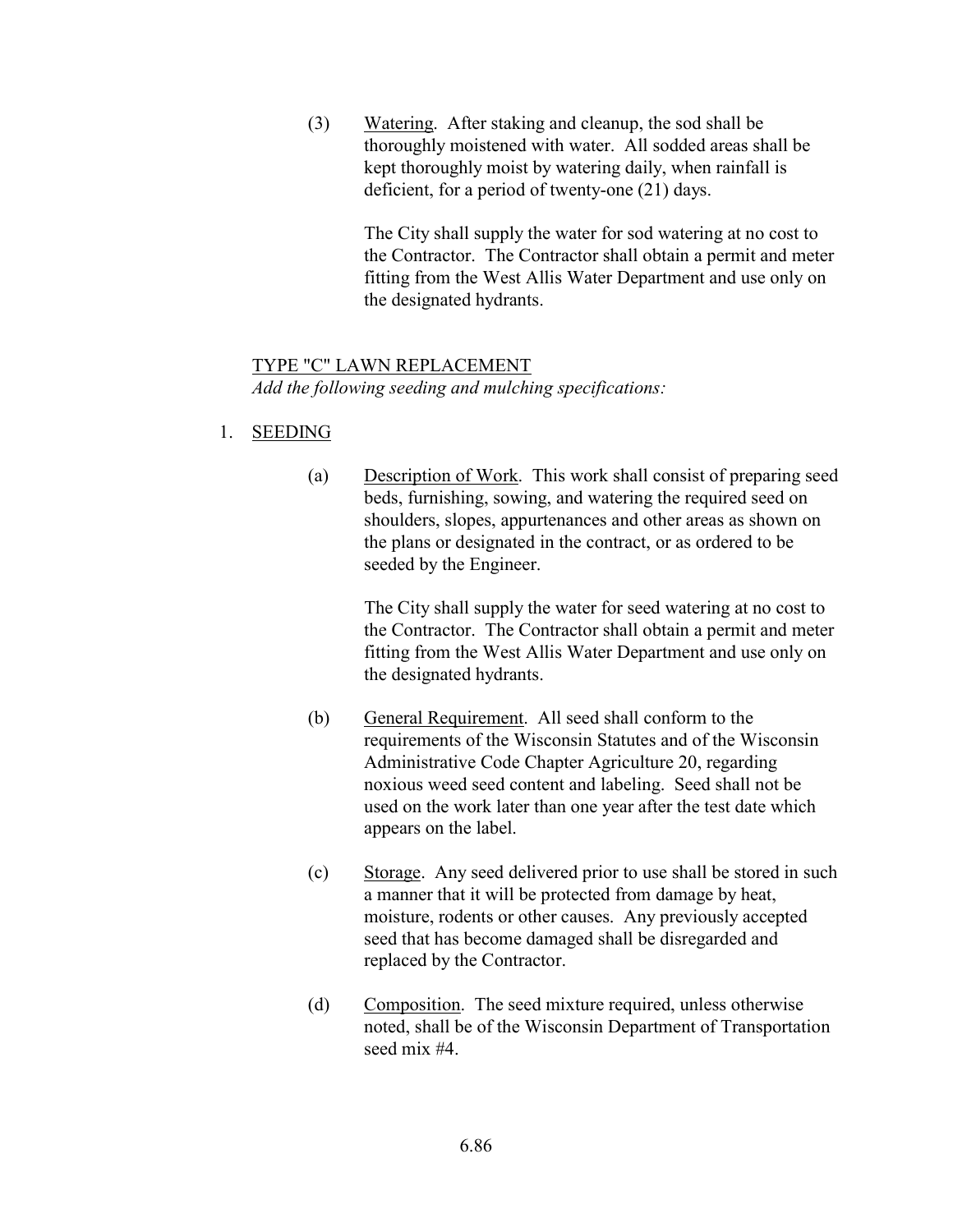The following percentages apply to the #4 mix:

Kentucky Blue Grass 60% Creeping Red Fescue 30% Perennial Rye Grass 10%

- (e) Construction Methods. Seeding, when performed in conjunction with mulching, may be done at any time during the growing season when soil conditions are suitable. Seeding shall be done with the selected seed mixture sown at the specified rate.
	- (1) Preparation of Seed Bed. Grading, shouldering and topsoiling, when part of the work under contract, shall be completed before seeding. The 3" layer topsoil shall be thoroughly compacted so as to prevent settlement in the newly seeded area.

The area to be seeded shall be worked with discs, harrows or other appropriate equipment, until a reasonably even and loose seed bed is obtained immediately in advance of the seeding.

(2) Sowing. Unless other specified, seeds may be sown at the option of the Contractor by either Method A or B.

## METHOD A

The selected seed mixture shall be sown by means of equipment adapted to the purpose, or it may be scattered uniformly over the areas to be seeded, and lightly raked or dragged to cover the seed with approximately one-fourth inch of soil. After seeding, the areas shall be lightly rolled or compacted by means of suitable equipment, preferably of the cultipacker type when such equipment can be operated, or by means of light hand tampers.

Scattering seed by hand shall be done only with satisfactory hand seeders and only at such times when the air is sufficiently quiet to prevent seeds from blowing away.

#### METHOD B

Upon the prepared seed bed, the seed shall be sown or spread by means of a stream or spray of water under pressure operated from an approved type of machine designed for that purpose. The selected seed mixture and water shall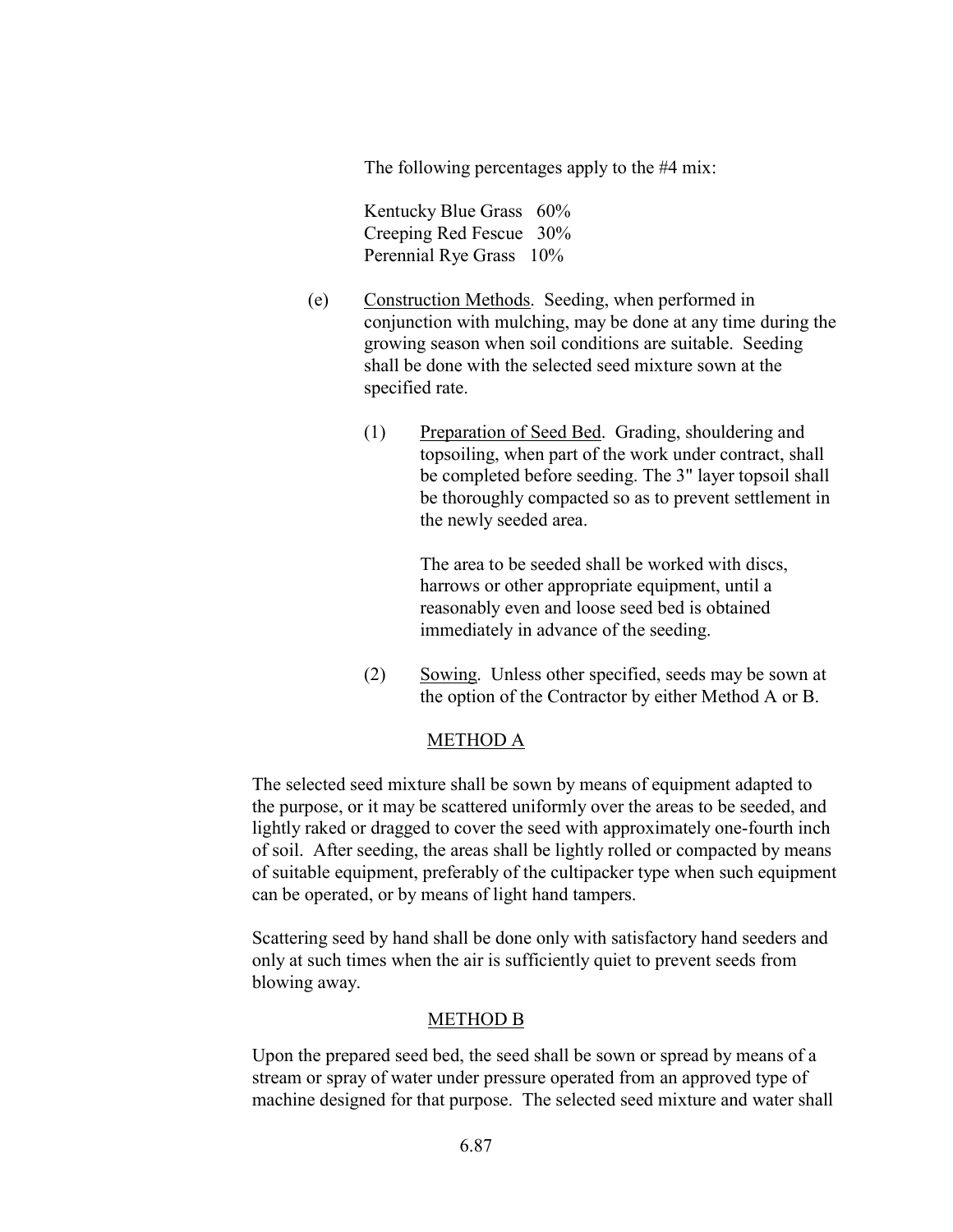be placed into a tank, provided within the machine, in sufficient quantities that when the contents of the tank are sprayed on a given area the seed will be uniformly spread at the required rate of application. During the process, the contents of the tank shall be kept stirred or agitated to provide uniform distribution of the seed.

> (3) Seeding Rates. The seeding rate, unless otherwise noted, shall be 3 lbs./1000 square feet.

#### 2. MULCHING

- (a) Description. This work shall consist of furnishing, placing and anchoring a mulch cover, usually in connection with seeding, on surfaces of such portions of the roadway as provided by the plans, in the contract, or as designated in the field by the Engineer.
- (b) Materials. Mulching material shall consist of any straw or hay in an air-dry condition or wood excelsior fiber, wood chips or other suitable material of a similar nature, which is free of noxious weed seeds and objectionable foreign matter.

Bituminous material, if used, shall be an emulsified asphalt meeting the requirements for Type SS-1 of the Specifications for Emulsified Asphalt AASHTO Designation = M140. Any other material must be approved by the Engineer.

(c) Construction Methods. Unless otherwise directed, the mulch shall be placed on a given area within three days after the seeding has been completed. Mulching operations shall not be performed during periods of excessively high winds which would preclude the proper placing of the mulch. The placed mulch shall be loose or open enough to allow some sunlight to penetrate and air to slowly circulate, but thick enough to shade the ground, conserve soil moisture and prevent erosion.

> The Contractor shall repair any damaged mulch until the time of final acceptance of the work.

2.8.1 EROSION CONTROL - GENERAL CRITERIA. Local Ordinances shall refer to:

> Erosion Control Requirements for all Contracts City of West Allis Engineering Department Pages 7.1 to 7.29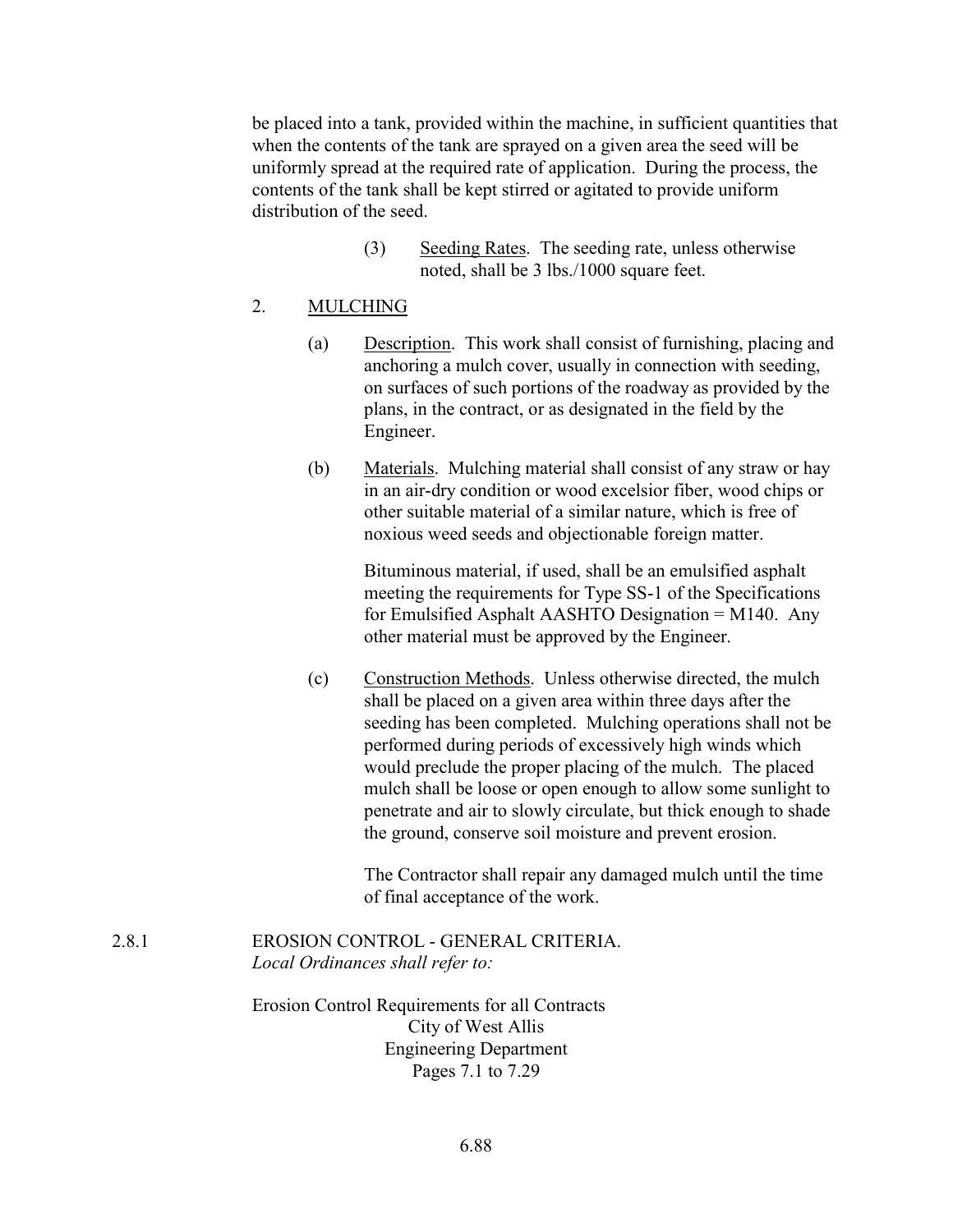| 2.9.9  | PAY MEASUREMENT FOR WATER SERVICES.<br>Edit the following:                                                                                                          |  |  |
|--------|---------------------------------------------------------------------------------------------------------------------------------------------------------------------|--|--|
|        | to the end of the pipe laid, shall be to the end of the curb stop. I.E. Pay                                                                                         |  |  |
|        | measurement for water services shall extend from the center of the water main                                                                                       |  |  |
|        | to the curb stop.                                                                                                                                                   |  |  |
|        | Add the following:                                                                                                                                                  |  |  |
|        | The copper service pipe used on the house side of the curb stop for                                                                                                 |  |  |
|        | reconnection to the existing private service line is incidental to the Water<br>Service Installation, unless otherwise stated in the contract documents.            |  |  |
|        |                                                                                                                                                                     |  |  |
| 2.9.12 | PAY MEASUREMENT FOR MANHOLES (EXCLUDING TEE                                                                                                                         |  |  |
|        | <b>MANHOLES</b> )                                                                                                                                                   |  |  |
|        | Add the following:<br>The cost of rebuilding or replacing the structures shall also include any                                                                     |  |  |
|        | incidental pipe required to reconnect existing or future sewer lines, laterals, or                                                                                  |  |  |
|        | drains unless otherwise noted. Reconnection pipe shall be of the same                                                                                               |  |  |
|        | diameter and material as the existing pipe or as approved by the Engineer.                                                                                          |  |  |
| 2.9.14 | PAY MEASUREMENT FOR CATCH BASINS AND STORM WATER                                                                                                                    |  |  |
|        | <b>INLETS.</b>                                                                                                                                                      |  |  |
|        | Replace with the following:                                                                                                                                         |  |  |
|        | Catch basins and storm water inlets shall be paid for per unit constructed.                                                                                         |  |  |
|        | This shall be a lump sum bid which includes the setting of all castings.                                                                                            |  |  |
|        | The cost of rebuilding or replacing the structures shall also include any                                                                                           |  |  |
|        | incidental pipe required to reconnect existing or future sewer lines, laterals, or                                                                                  |  |  |
|        | drains unless otherwise noted. Reconnection pipe shall be of the same                                                                                               |  |  |
|        | diameter and material as the existing pipe or as approved by the Engineer.                                                                                          |  |  |
| 2.9.20 | PAY MEASUREMENT, LAWN SPRINKLERS.                                                                                                                                   |  |  |
|        | Pay measurement for sprinkler services shall extend from the center line of the                                                                                     |  |  |
|        | water main to the service box. This measurement shall be made horizontally.<br>Sprinkler services shall be paid for at the unit price bid per lineal foot, unless a |  |  |
|        | lump sum bid is requested in the proposal, and shall include the cost of the                                                                                        |  |  |
|        | water tap, permits and furnishing and setting all necessary materials, unless                                                                                       |  |  |
|        | otherwise stated in the contract documents.                                                                                                                         |  |  |
|        | PART III. CONSTRUCTION - STORM AND SANITARY SEWERS                                                                                                                  |  |  |
| 3.1.1  | WIDTH OF TRENCH.                                                                                                                                                    |  |  |
|        | Add the following:                                                                                                                                                  |  |  |

Unless specifically noted on the plans, the maximum trench width shall be the normal trench width as defined in 3.1.1 (a). The term "unlimited trench conditions" where shown on the sewer plans signifies that the pipe section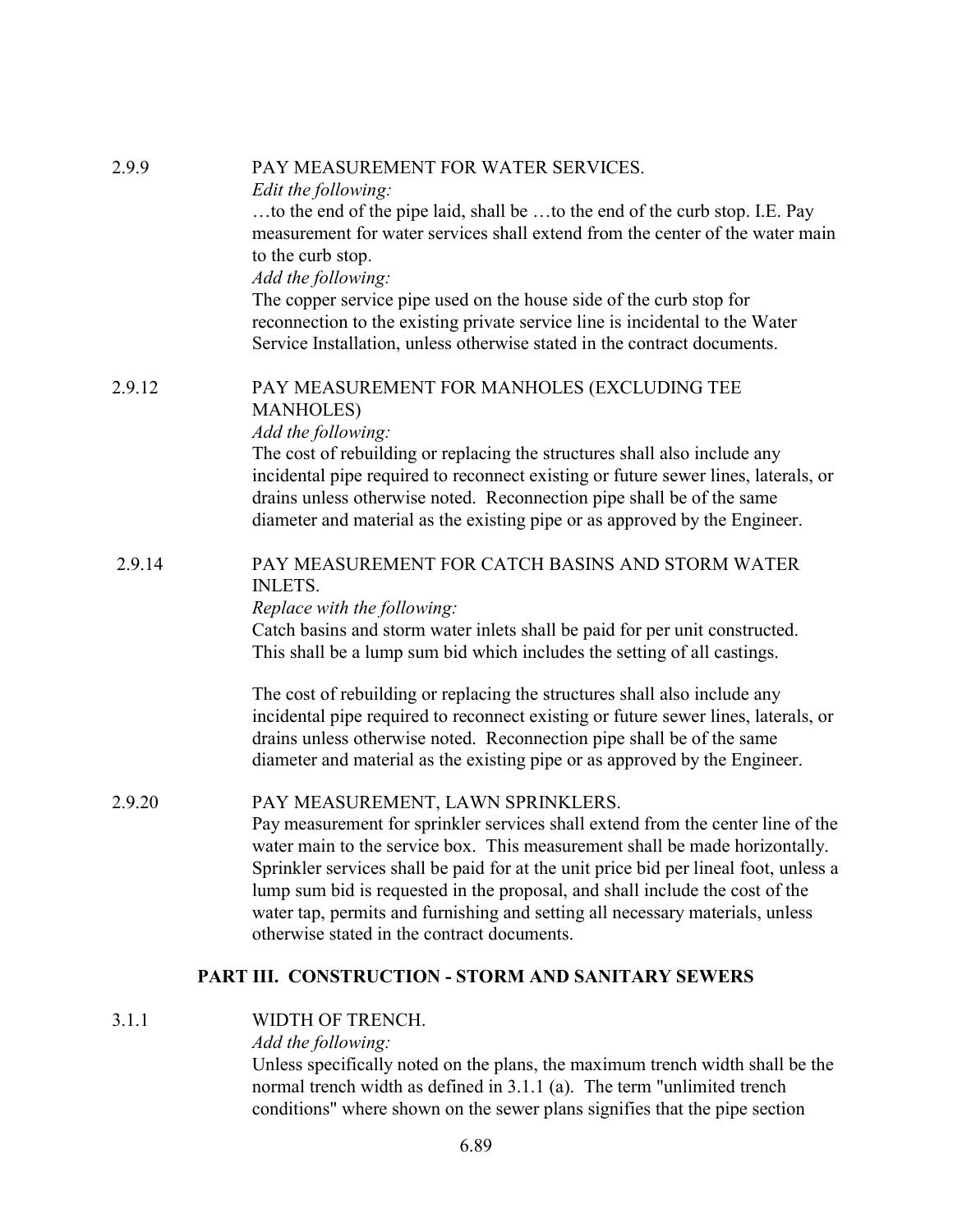|        | used has adequate strength for an unlimited width, but in no way gives<br>permission for the Contractor to exceed the normal width.                                                                                                                                                                                                                                                                                                                                                                                                                                                                                 |  |  |
|--------|---------------------------------------------------------------------------------------------------------------------------------------------------------------------------------------------------------------------------------------------------------------------------------------------------------------------------------------------------------------------------------------------------------------------------------------------------------------------------------------------------------------------------------------------------------------------------------------------------------------------|--|--|
| 3.2.6  | PIPE SEWER BEDDING SECTIONS.<br>(c), (d) & (e) Add the following:<br>Concrete cradle, cap, or envelope sections shall be Class D ready-mix<br>concrete with 4 - #6 dia. steel rods 4" centered from each corner<br>continuous throughout the entire section. In the event one days pour is<br>terminated at the face of the bell end of the pipe, enough steel shall be<br>exposed to insure, at minimum, a 1' splice with the next section.                                                                                                                                                                        |  |  |
| 3.2.10 | TYPE OF JOINT TO BE USED ON PIPE SEWERS.<br>(b)<br>For Storm Sewer:<br>Concrete Pipe<br>1.<br>Delete the following:<br>a. Cement mortar                                                                                                                                                                                                                                                                                                                                                                                                                                                                             |  |  |
| 3.2.24 | ABANDONED SEWER, DRAINS, AND SEWER STRUCTURES.<br>Add the following:<br>3 feet below the proposed or established grade or existing street grade,<br>whichever is lower. However, at some point along the wall of the structure,<br>the Contractor shall remove the masonry completely to the bottom to avoid<br>trapping water in the abandoned portion of the structure.                                                                                                                                                                                                                                           |  |  |
| 3.5.3  | <b>TYPES OF MANHOLES</b><br>Sanitary Manholes.<br>(a)<br>Add the following:<br><b>Internal Manhole Frame Seal</b><br>Internal manhole seals shall be installed in all sanitary sewer manholes<br>to provide a watertight, interior flexible seal between the manhole<br>frame and the manhole cone section.<br>All internal manhole seals and extensions shall be supplied by the City,<br>unless specifically noted on the plans or in the Special Provisions.<br>Internal manhole seals shall be installed after final pavement or surface<br>restoration is complete. All manhole frames must be tuck-pointed to |  |  |
|        | the chimney section using approved masonry and mortar prior to seal<br>installation.<br>Internal chimney seals and extensions shall be installed in strict                                                                                                                                                                                                                                                                                                                                                                                                                                                          |  |  |
|        | accordance with the manufacturer's specifications and<br>recommendations, including use of butyl caulk on the lower portion of<br>the seal when installed in brick manholes. The installation of the<br>chimney seal and extension shall include the preparation of the wall<br>surfaces in the chimney area and the cleaning or grinding of the frame<br>as required by the manufacturer's specifications and recommendations.                                                                                                                                                                                     |  |  |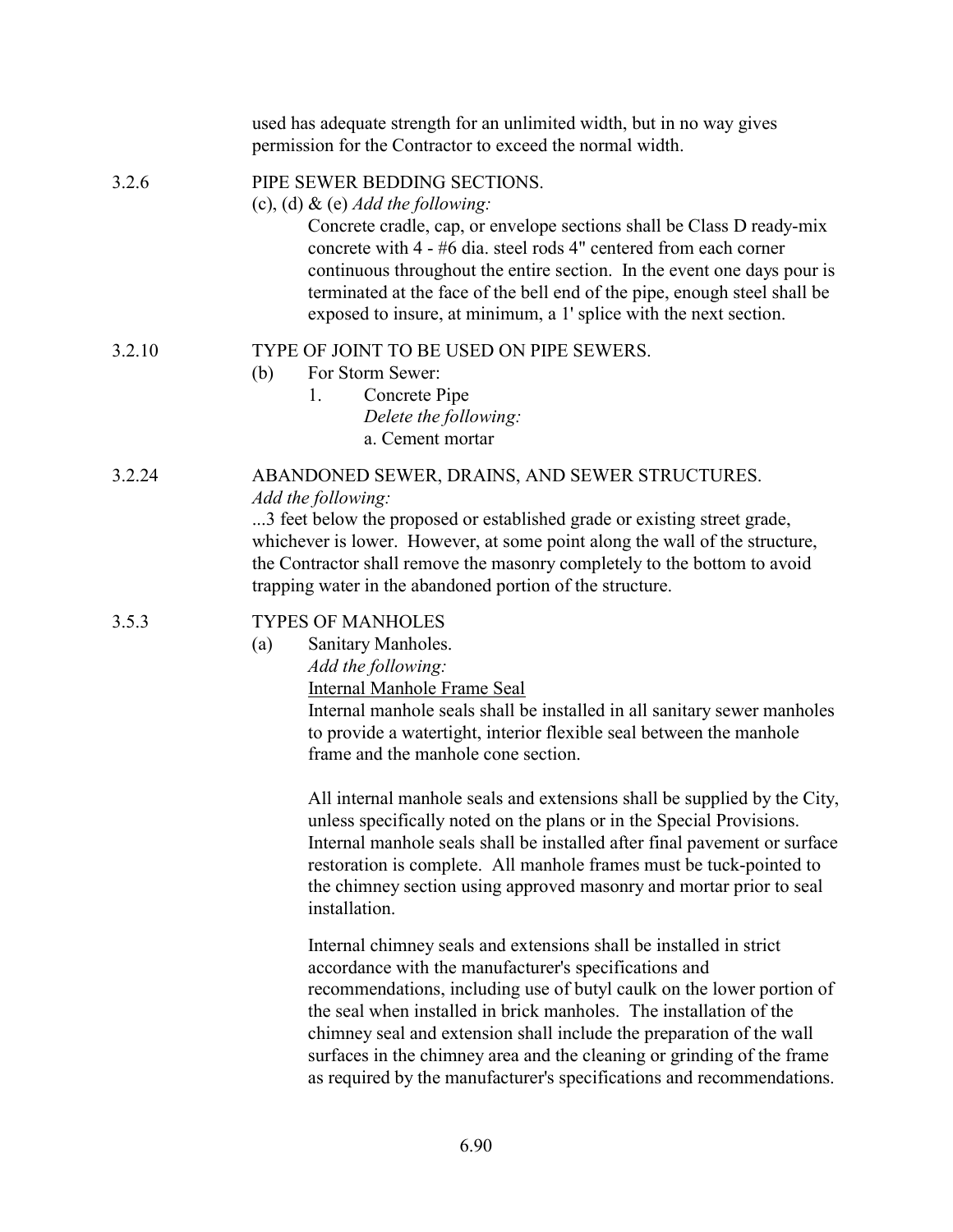Irregularities and surface imperfections in the chimney section of the manhole shall be repaired using a quick setting, high strength, nonshrinking, polymer modified mortar.

A water test shall be performed on all internal manhole seals. After any extensions and the lower compression bank of the seal is installed, the area between the seal and the manhole structure is to be filled with water. If a leak is found, the bands shall be adjusted until the seal is leak free. No water leakage shall be permitted. After testing, the water shall be removed and installation of the seal completed.

## 3.5.4 GENERAL REQUIREMENTS.

- (d) Walls, Corbel and Chimney. Add the following: The maximum chimney height shall not exceed 14" in sanitary manholes and 16" in storm manholes and catch basins.
- (e) Castings.

Replace with the following:

Castings, manhole frames and covers shall be furnished and installed by the contractor. The Contractor shall supply the following for:

Sanitary Manholes: Neenah Type R-1661-2001 (Frame) with Neenah Type R-1661-0010 (Heavy Duty Solid Gasketed Lid) or approved equal. Note: the lids are a special order item. If a shallow frame is needed use Neenah Type R-1661-2003 or approved equal.

Storm Manholes: Neenah Type R-1661-2001 (Frame) with Neenah Type R-1660-0003 (8 hole cover lid) or approved equal. If manhole is acting as inlet, in area such as parking lot or grass, use Cover- Neenah Type R-2467-0001 or approved equal. If a shallow frame is needed use Neenah Type R-1661-2003 or approved equal.

Catch Basins: Neenah Type R-3222-LA- Combination Inlet, with curb box or approved equal. Specifically, frame- Neenah Type R-3222- 0004, Grate- R-3222-0015, and curb box- R-3222-0016 with environmental notice, or approved equal. If no curb box is needed use Neenah Type R-3222-2014 Frame or approved equal.

Alley Catch Basins: Neenah Type R-3517 Frame and Grate or approved equal. Note: these are special order items.

All existing castings shall remain the property of the City and shall be returned by the Contractor to the City Yard located at 6300 W. McGeoch Ave. The Contractor will be charged for castings not accounted for.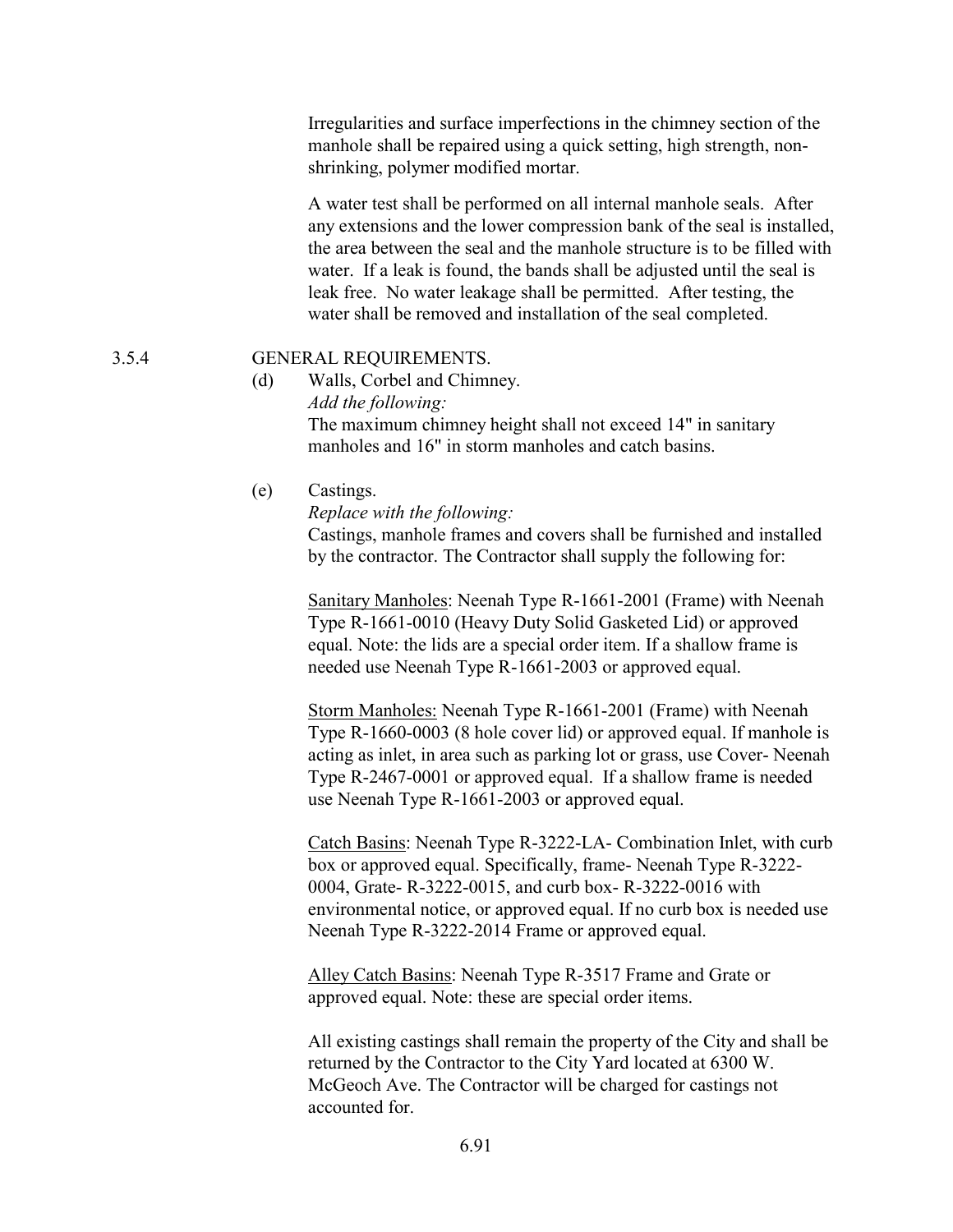## 3.6.1 CATCH BASINS.

## (a) Replace with:

Road-Type Catch basins shall be as shown on Figure V-117, which is included in the addenda to the specifications, unless noted otherwise. Alley type catch basins shall be constructed as shown on Figure V-116, which is included in the addenda to the specifications. Holes for connecting pipe shall be cut-in on site, unless specified on the Plans or in the Special Provisions.

(h) Grades of Setting Catch Basin Frames. The last sentence shall read:

A chimney shall be constructed on the top of the corbel section or deck except that the chimney on a curb-type basin shall be kept 4 inches low behind the existing or proposed curb line to receive the curb box.

(i) Castings. Replace with Section 3.5.4(e) as shown in this addenda.

## 3.7.1 GENERAL.

## Add the following:

The low-pressure air test shall be used for all new sanitary main sewers. Lowpressure air tests shall not be performed on relayed sanitary sewer mains.

## PART IV. CONSTRUCTION - WATER MAIN

## 4.1.1 MATERIAL FURNISHED.

## Add the following:

The Contractor shall furnish all pipe which shall be ductile iron pipe with rubber gasket joints as specified in Section 8.18.0 thickness Class 53 and encased in polyethylene wrap as specified in Section 4.4.4. unless specifically noted on the plans or contract documents. The Contractor shall furnish all special fittings such as tees, crossover plugs, sleeves, offsets, reducers, bends, etc. They shall be equipped with either hub ends for, mechanical joints, or rubber gasket joints. All fittings shall have a pressure rating of 250 PSI and conform to Section 8.22.0.

## 4.3.3 BEDDING.

Replace the first sentence with:

All water main pipe and fittings shall be double polyethylene wrapped and laid with crushed limestone bedding and cover conforming to Section 8.43.6.

#### 4.15.0 HYDROSTATIC TESTS. Add the following:

a. Pressure and leakage testing shall be in accordance with the latest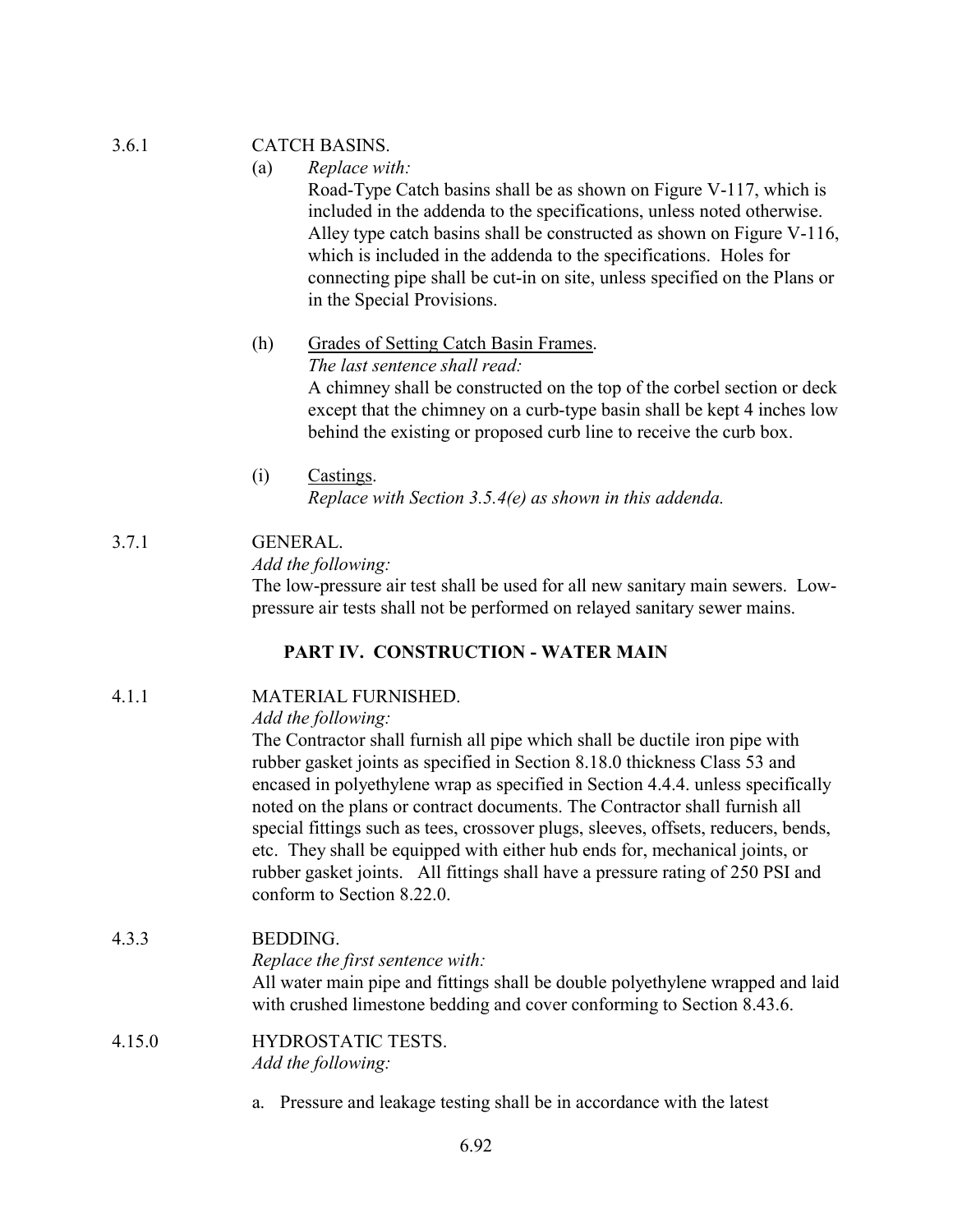edition of A.W.W.A. Standard C600.

- b. Pressure testing of the installed pipe shall be completed by the Contractor under City's supervision.
- c. Following examination of exposed parts of the system ("wet-hand" test); the test pressure will be increased to 150 psi read at the point of lowest elevation on the main for duration of one hour. There should be no noticeable pressure drop in the test section.
- d. If it is found unnecessary to add water during the duration of the pressure test, the Engineer may waive the leakage test.
- e. If leakage test is not waived, test shall be in accordance with Chapter 4.15.3 of "Standard Specification for Sewer & Water Construction in Wisconsin" latest edition.

#### 4.16.0 DISINFECTION OF WATER MAINS. Add the following:

- a. All new, cleaned or repaired water mains shall be disinfected in accordance with A.W.W.A. Standard C651 and Wisconsin Administrative Code NR 811.07 (3).
- b. The new water main can remain disconnected from the existing main until disinfection and final bacteriological tests have been completed. The water required for hydrostatic testing, disinfection, and flushing would be supplied through a temporary connection controlled by a control valve at a hydrant that is separated from the existing water system.
- c. If approved by the City, the new water main can be connected to the existing main during construction for disinfection purposes. Contractor will submit to the City, backflow protection procedure to keep contaminated water from entering the existing main.
- d. Methods of Chlorination
	- i. Tablet Hypochlorite tablets can be used during construction in accordance with Chapter 4.3.12 of "Standard Specification for Sewer & Water Construction in Wisconsin" latest edition.
	- ii. Continuous feed This method consists of placing calcium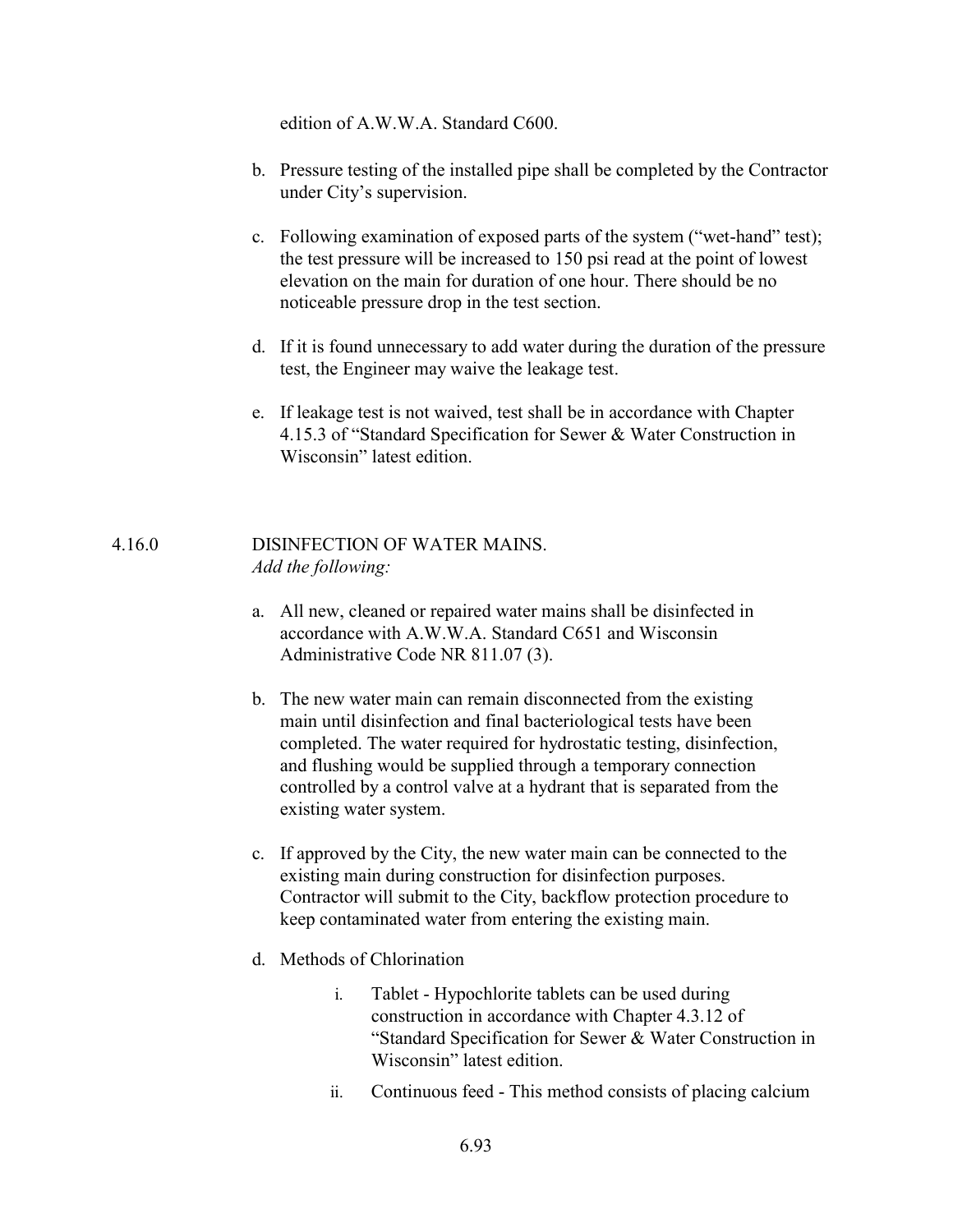hypochlorite granules in the main during construction, completely filling the main to remove all air pockets, flushing the completed main to remove particulates, and filling the main with potable water. Chlorine concentration should be tested at regular intervals downstream of where the water is added to verify the minimum free chlorine residual does not drop below 25 mg/l.

- iii. Slug The procedure is similar to the continuous-feed method except the dose of chlorine fed at a constant rate increases the concentration to 100mg/L. The chlorinated water slowly flows through the pipe for at least 3 hours, exposing all interior surfaces to the high concentration. Valves and hydrants should be treated with this water also. During the 3 hour period, the water should have a residual of 50 mg/L free chlorine or more.
- e. Bacteriological Test
	- iv. After final flushing and before the new water main is connected to the distribution system, two consecutive sets of acceptable samples, taken 24 hours apart, shall be collected from the main. A set is made up from groups of samples collected every 1,200 feet of new main, groups of samples taken at each branch, and a group of samples taken at the end of the line.
	- v. All samples shall be collected in sterile bottles treated with sodium thiosulfate as required by the Standard Methods for the Examination of Water and Wastewater. A suggested combination blowoff and sampling tap is useful for mains up to 8 inches in diameter. A corporation cock may be installed on the main with a copper-tube gooseneck assembly. No hose or hydrant shall be used to collect samples.
	- vi. All samples shall be tested for bacteriological quality in accordance with Standard Methods for the Examination of Water and Wastewater, and shall be void of coliform organisms.
	- vii. If trench water or excessive quantities of dirt and debris have entered the new main during construction, bacteriological samples may be taken at marked intervals of 200 feet. Any water left in the main for 16 hours or more must be tested for bacterial contamination.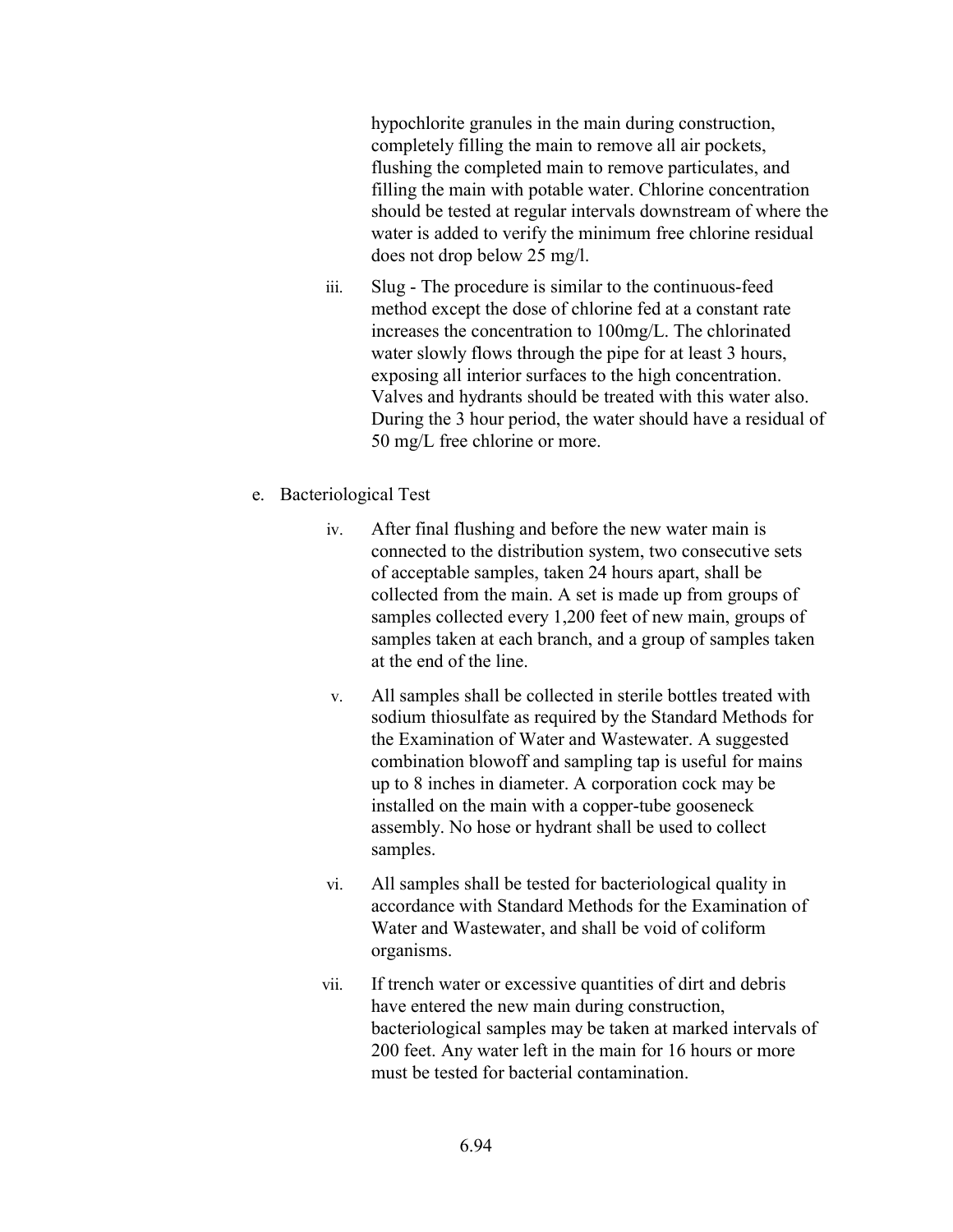## PART V. CONSTRUCTION - BUILDING SERVICES

## 5.1.5 FEES.

The Contractor shall procure the necessary plumbing inspection permits prior to start of construction. The permit fees are waived on City contracts.

# 5.3.2 CUT-IN CONNECTIONS.

## Add the following:

(d) Where PVC building storm sewer is connected to a concrete main sewer, the following type of connection shall be used: After the main sewer has been cored, an approved rubber fitting shall be installed flush with the inside of the main sewer and held in place with an internal snap ring assembly. The building sewer shall be installed in the open end of the fitting and secured with a stainless steel strap. Any other type of connection must be approved by the Engineer prior to bidding.

## 5.3.10 TYPE OF PIPE TO BE USED.

## Replace with the following:

Sanitary building sewers shall be SDR 35 PVC. Storm building sewers shall be concrete or PVC. However, any storm building sewer which will have less than 3 1/2 feet of cover either at the time of construction or in the future (as established by proposed street grades), shall be concrete sewer pipe. PVC sewer pipe may be used in this situation if it is encased in a concrete envelope. PVC pipe shall be connected to the concrete sewer main with approved adapters.

## 5.3.11 TYPE OF JOINT TO BE USED ON PIPE.

Add the following:

The joints for building storm sewers shall be constructed with rubber type gaskets conforming to the requirements of Section 8.41.2 and 8.41.4. The use of cement mortar joints will not be permitted.

## 5.5.8 CONNECTION TO WATER MAIN.

Add the following:

(a) General.

The Contractor shall supply the corporation, curb stop with curb box and the adaptor to connect to the existing service on site. Corporations shall be Ford FB600 Series, McDonald 74701B Series or Mueller B25000 Series. Corporations may be either flared or compression fitting. Curb Stops shall be Minneapolis type, full port, ball valve, and copper tube size compression fitting. Acceptable models are Mueller B-25155, Ford B44, or A.Y. McDonald 76100. Curb stop boxes shall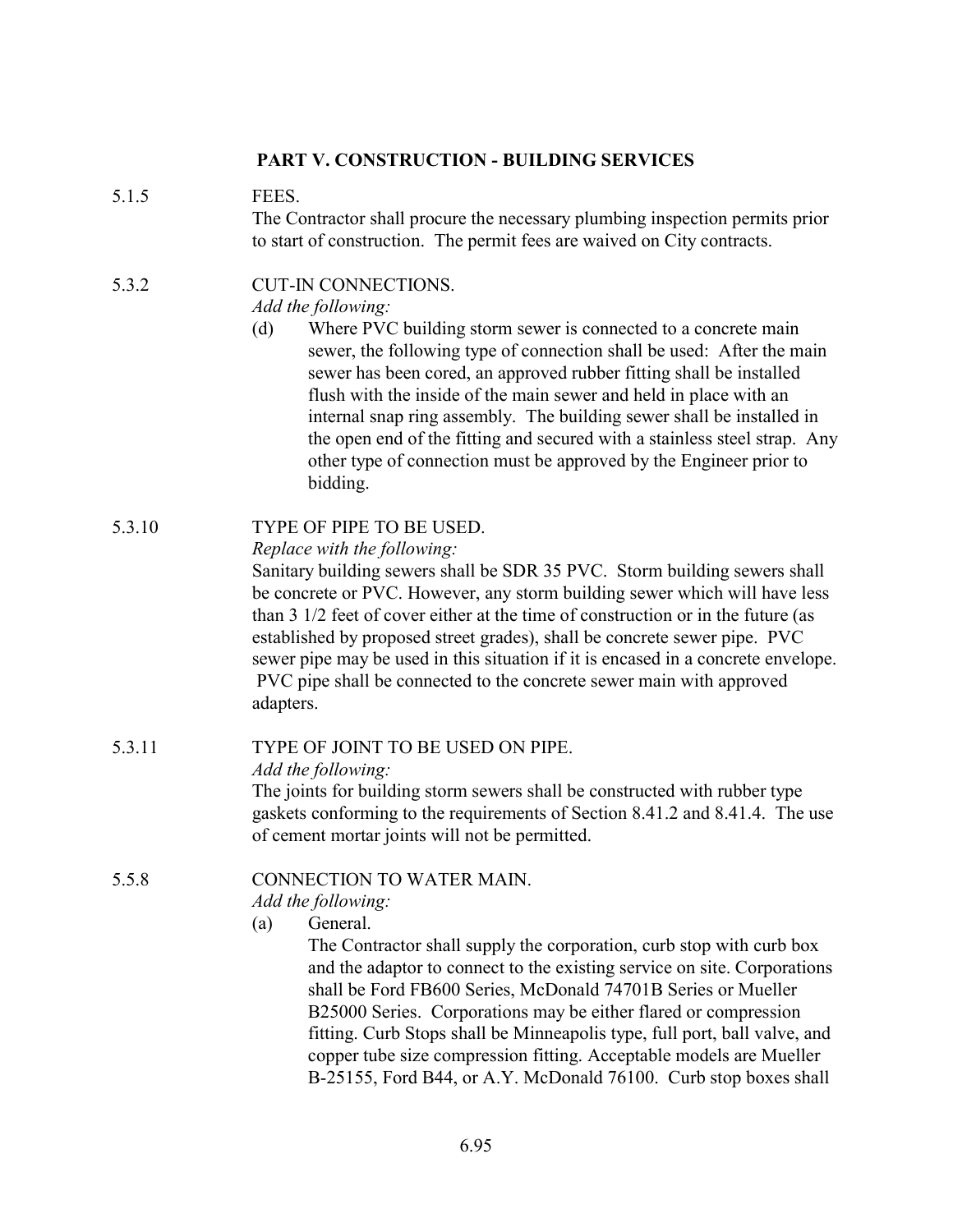|          | be "Minneapolis Pattern" manufactured by A.Y. McDonald, model<br>#5614 or #5615, or approved equal.                                                                                                                                                                                                                                                                                                           |
|----------|---------------------------------------------------------------------------------------------------------------------------------------------------------------------------------------------------------------------------------------------------------------------------------------------------------------------------------------------------------------------------------------------------------------|
| 5.5.20   | <b>INSULATION.</b><br>Replace with the following:<br>Building water services and hydrant branches shall be insulated in accordance<br>with Section 4.17.0 wherever the depth of cover is less than five (5) feet, or<br>passing within two (2) feet of an underground structure which may experience<br>freezing temperatures.                                                                                |
|          | Insulation shall be supplied by the City of West Allis Water Department. The<br>cost of installation by the Contractor shall be included in other items bid.                                                                                                                                                                                                                                                  |
| 5.6.3(b) | RELOCATION OF CURB STOPS AND SERVICE BOXES.<br>Add the following:                                                                                                                                                                                                                                                                                                                                             |
|          | The existing curb stop shall be removed and replaced with copper piping of<br>the same size as the existing water service piping, but no smaller than three-<br>quarter $(3/4)$ inch.                                                                                                                                                                                                                         |
| 5.6.3(d) | RECONNECTION OF WATER SERVICE.<br>Add the following:<br>When reconnecting to existing lead services, a No-Contact Lead Pak<br>compression coupling shall be used to prevent direct contact of the lead<br>plumbing line with other metallic water system components. An approved<br>product is by The Ford Meter Box Company.                                                                                 |
|          | All copper tubing for water service must be re-rounded with re-rounding tool<br>after cutting pipe.                                                                                                                                                                                                                                                                                                           |
|          | PART VIII. MATERIAL SPECIFICATIONS                                                                                                                                                                                                                                                                                                                                                                            |
| 8.10.3   | DIMENSION.<br>Table 19 - PVC Pipe Dimensions<br>Add the following:<br>Minimum wall thickness as shown in Table 19 shall be for ASTM<br>D 3034 SDR 35 and ASTM F 679 12454C only.                                                                                                                                                                                                                              |
| 8.22.2a  | FITTINGS FOR WATER MAIN.<br>The use of Smith-Blair, split sleeve or similar sleeves shall not be allowed.<br>The Contractor will be required to use the approved monolithic ductile iron<br>sleeve with mechanical joints. When connecting to an older existing main, the<br>use of an oversized sleeve may be required. The use of any other type of<br>sleeve shall be approved by the Engineer before use. |
|          |                                                                                                                                                                                                                                                                                                                                                                                                               |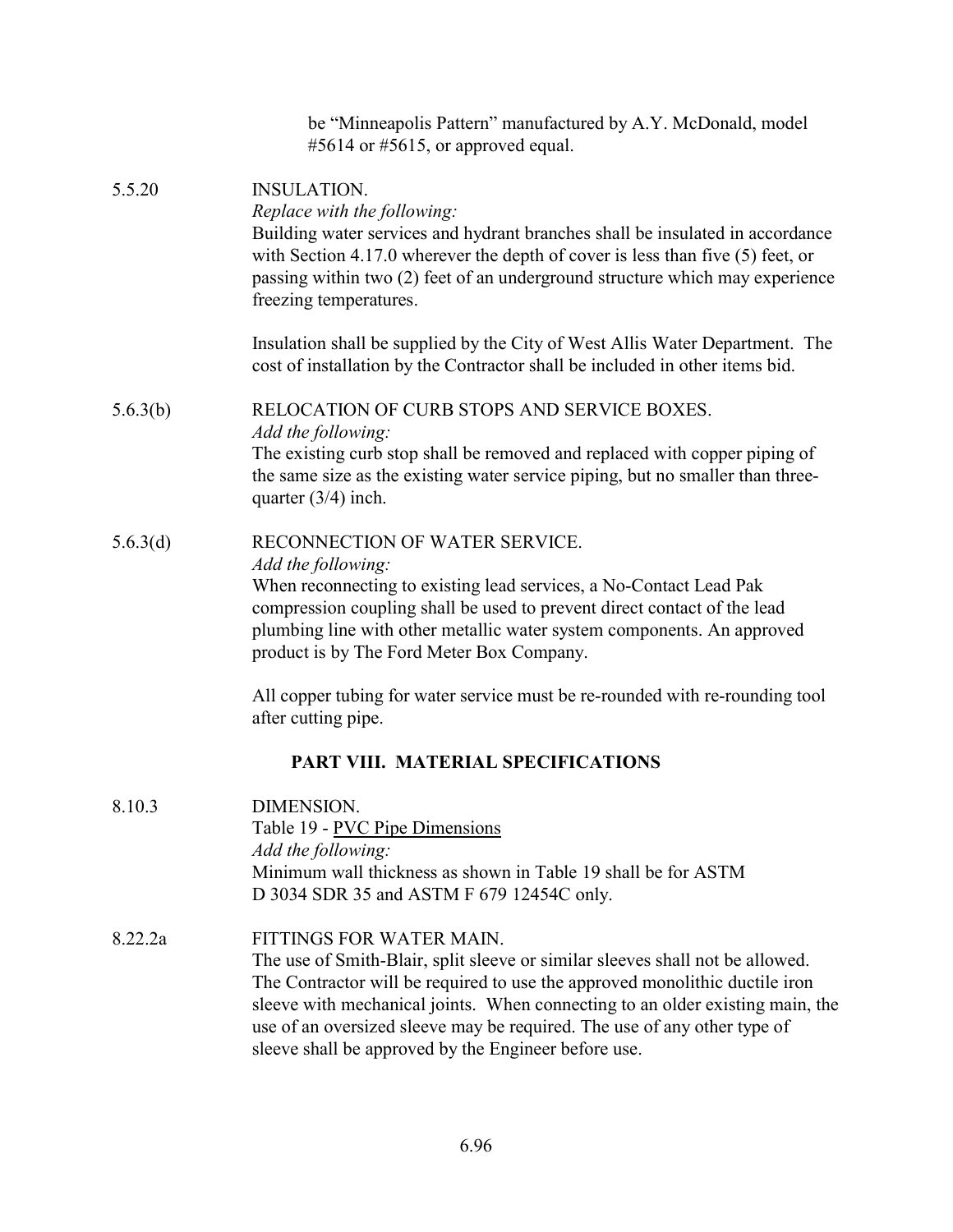## 8.26.1 FIRE HYDRANT REQUIREMENTS. Add the following: The Contractor shall supply the hydrant, 6" valve and valve box on site. Hydrants shall be Kennedy Guardian, Mueller Centurian A-423, Clow Medallion or approved equal.

All Hydrants 1997 or newer shall remain the property of The City of West Allis. The water department will pick these hydrants up.

Hydrants shall have the following construction requirements:

- · Cast or ductile iron discharge pipe.
- Breakaway flange conforming to AWWA C502-94 Section 3.1.
- Main valve opening of  $5\frac{1}{4}$ " diameter minimum.
- Main valve composed of molded rubber with durometer hardness factor of  $90 +/- 5$ .
- · Operating nut shall be a one-piece bronze casting, pentagonal in shape,  $1\frac{3}{4}$ " from point to flat, 1-11/16" at top, 1" high.
- A weather shield shall protect the clearance area between the top casting and the operating nut.
- $2 2\frac{1}{2}$ " x NST fire hose nozzles.
- $1 4\frac{1}{2}$ " x NST pumper nozzle.
- Cast iron nozzle cap with rubber gasket, attached chains at a point lower than the centerline of the nozzle. Nut shall conform to AWWA C502-94 Section 3.2.97.
- Counterclockwise opening operation.
- · Automatic drain valve operated by main valve rod. Includes brass port, seat and lower valve.
- · Oversize mechanical joint inlet designed to be installed on Class D pit cast pipe, Class 250 cast iron pipe, or Class 55 ductile iron pipe using one of 2 gaskets furnished. Gaskets to be color-coded for cast and ductile iron pipe.
- · Internal ferric metal surfaces of hydrant and lower valve stem from boot or shoe to ground line shall be coated with epoxy at a minimum thickness of 4 mils.
- Hydrant nozzle capable of 360° rotation with respect to standpipe.
- Minimum 18" from center of lowest nozzle to ground.
- Permanent marking stating manufacturer, main valve size, year of manufacture.
- Bronze upper valve plate and seat. Seat shall thread into a bronze drain ring or shoe bushing. Zinc content of bronze not to exceed 16%. Threads on drain ring and seat ring to have water soluble, environmentally safe lubricant applied at factory.
- Bottom of pipe to grade to be  $6\frac{1}{2}$  as defined by Section 3.2.5 of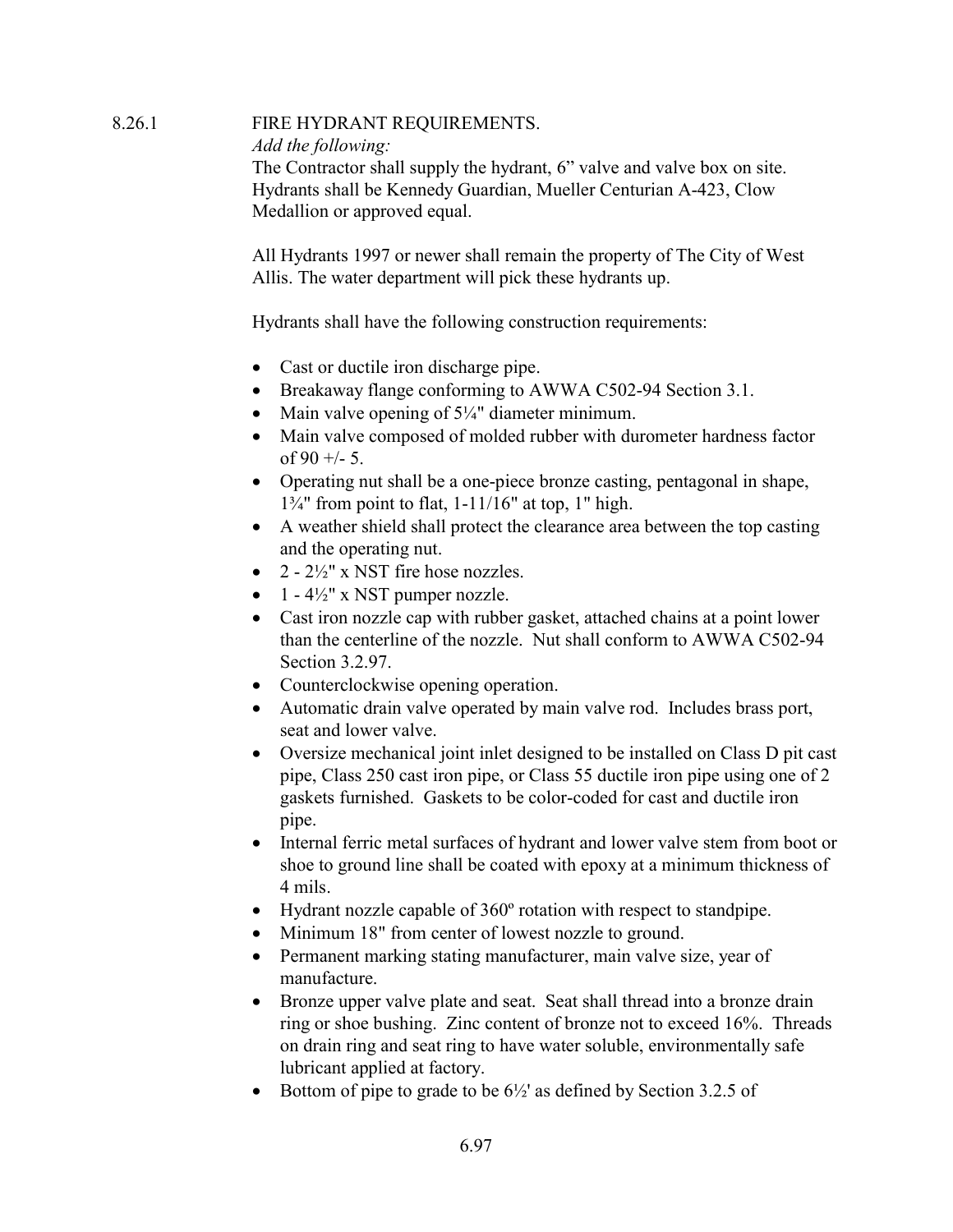AWWA C502-94. Torque requirement shall comply with the same section.

- Fasteners between the shoe and standpipe and any standpipe flange shall be low-zinc bronze or 300 series 18-8 stainless steel. Fasteners on the mechanical joint boot shall be corten steel.
- All exterior recesses or pocket that can hold water, above or below ground, shall be sealed with approved material.
- · Top section shall be painted with one coat of primer and two coats of either Safety Red (19) or Pennsburg 9050 Setter Red Hydrant-Hide paint.

## 8.27.1 GATE AND RESILIENT WEDGE VALVE REQUIREMENTS. Add the following: Valves shall be Kennedy 157, Mueller C-2360, Clow F6111 or approved equal.

Valves shall have the following construction requirements:

- Elastomer seat with a bubble tight seal at a full differential of 200 PSIG tested from both directions. Each valve shall also be tested in the open position at 400 PSIG resulting in a full shell test. There shall be no leakage at any of the valves joints or connections.
- Bronze stem and nut, open right.
- · 2" square operating nut, to be painted bright and shiny red.
- Fasteners connecting valve bonnet to body shall be 18-8 stainless steel.
- All mechanical joint accessory fasteners shall be corten steel.
- · Internal parts shall be accessible without removing the main body from the pressure line.
- · "O" ring seals above and below thrust collar.
- All cast iron internal surfaces shall be coated with corrosion resistant coating, which shall be "holiday free".
- Pipe way of valve shall have an inside diameter to accept ductile iron, sand-cast iron and pit cast iron pipe. Both sides will be so shaped, i.e. "cut-in" style.

## 8.28.1 BUTTERFLY VALVE REQUIREMENTS.

Add the following:

Butterfly Valves shall be Mueller B-3211, M & H 450 and Pratt Groundhog or approved equal.

Butterfly valves shall have the following construction requirements:

- Red operating nut, open right.
- Stainless steel valve body bolts.
- Mechanical joint both ends.
- Gland bolts to be included, glands and gaskets for both ductile and cast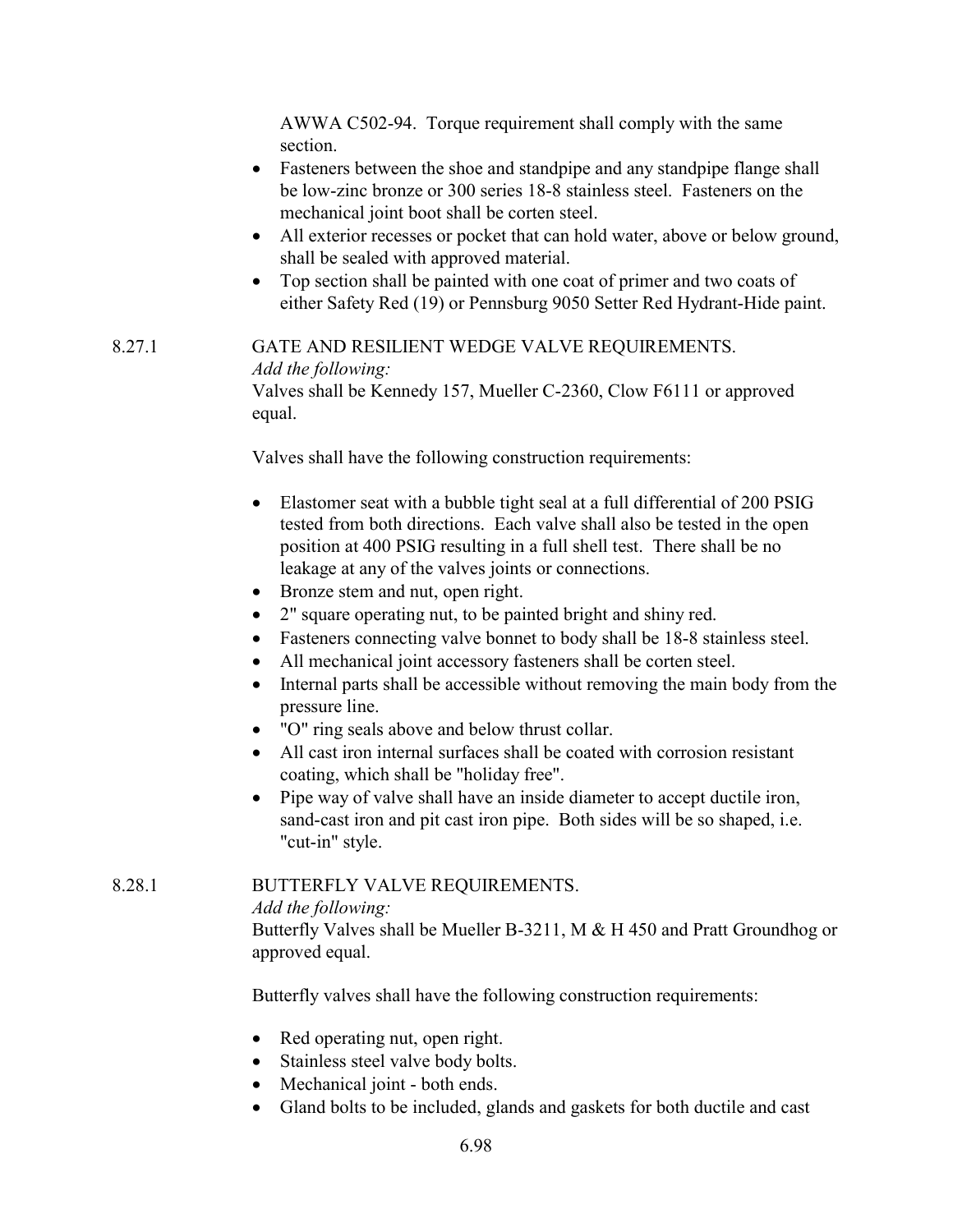iron pipe.

Installation of Butterfly valves shall be placed north of the main or east of the main.

8.29.1 CAST IRON VALVE BOX REQUIREMENTS. Add the following: Gate valve boxes shall be 6860 screw type, manufactured by Tyler. Butterfly valve boxes shall be 6850 screw type, manufactured by Tyler.

## 8.29.3 GATE VALVE ADAPTORS. Add the following: The approved gate valve adaptor is "6 Base Multi-Fit Adaptor", manufactured by Adaptor, Inc. or an approved equal. The approved butterfly valve adaptor is "Butterfly Valve Adaptor", manufactured by Adaptor, Inc. or an approved equal.

8.38.4 COLORED BRICK. Replace with the following: 1Only "Red or Pink" brick and block manufactured in accordance with the State of Wisconsin Department of Transportation Standard Specifications for Highway and Structure Construction, Subsection 519.2.2, Concrete Brick and Block Masonry Units, may be used.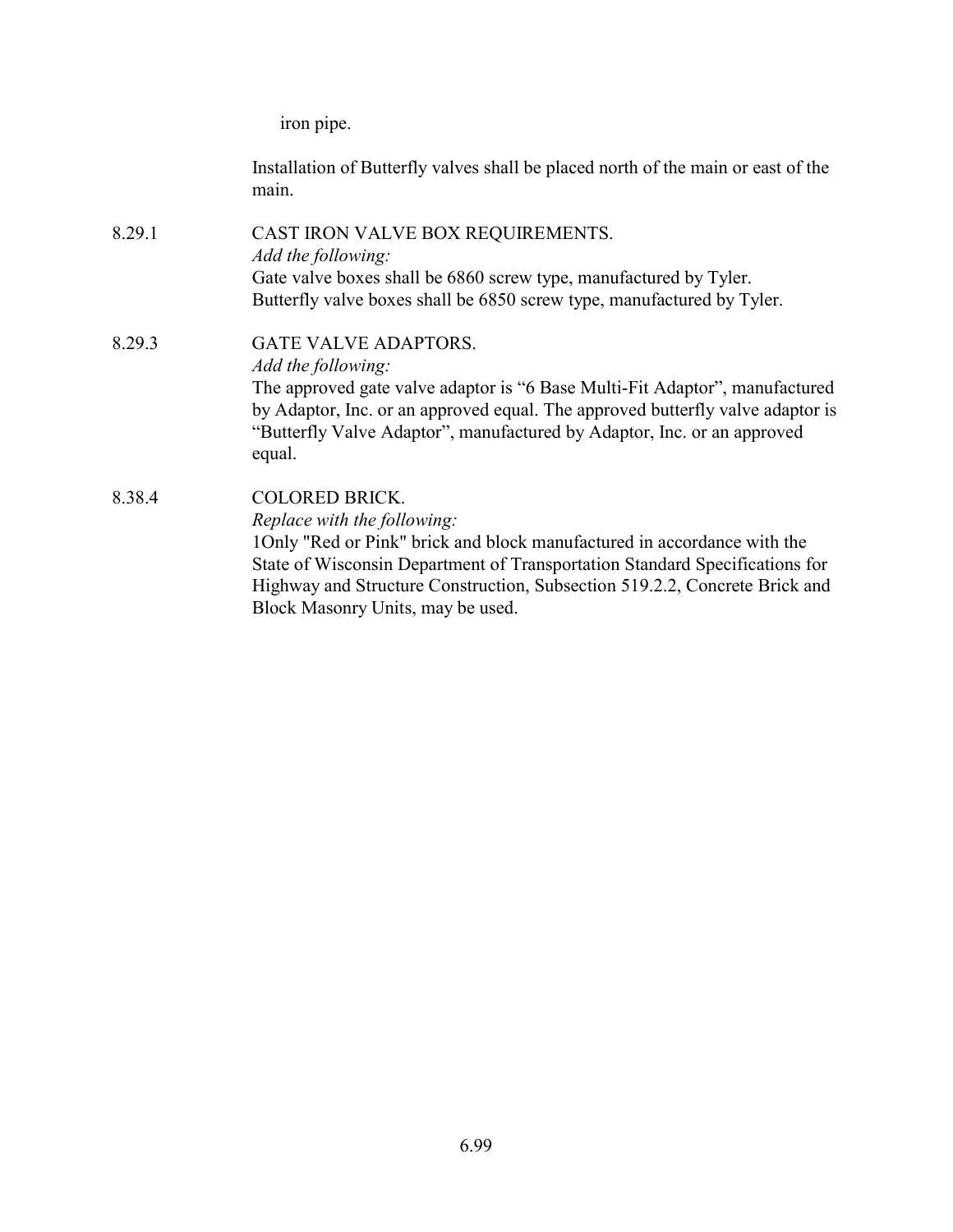



| CITY OF WEST ALLIS |              |  |  |  |
|--------------------|--------------|--|--|--|
|                    |              |  |  |  |
| STANDARD PAVEMENT  |              |  |  |  |
|                    | FIGURE V-II2 |  |  |  |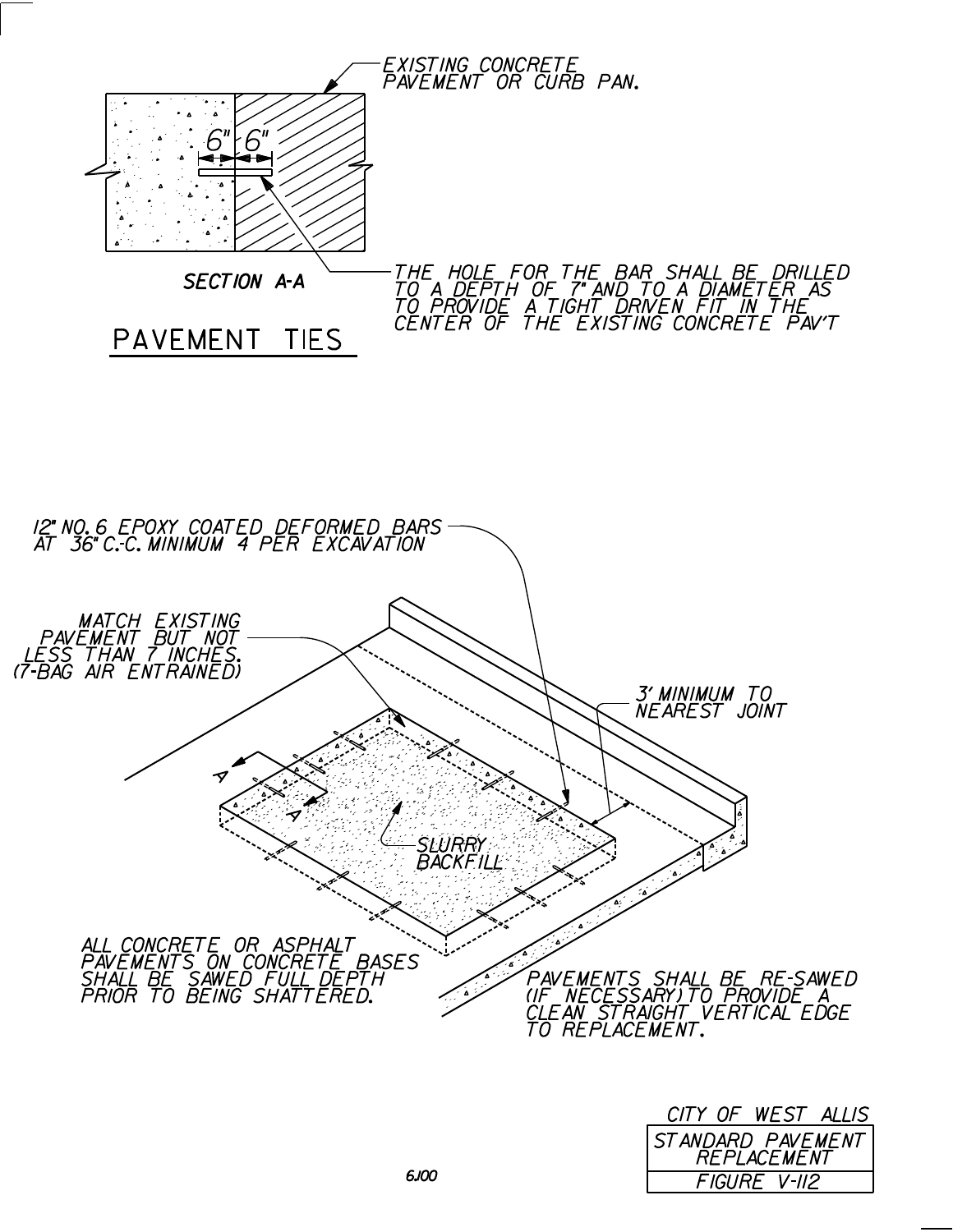| PROCEDURE                | CONCRETE PAVEMENT                                                                                                                              | CONCRETE BASE &<br>ASPHALT RESURFACE                                                                                                                                    | <b>ASPHALT</b><br>PAVEMENT                                                                    |
|--------------------------|------------------------------------------------------------------------------------------------------------------------------------------------|-------------------------------------------------------------------------------------------------------------------------------------------------------------------------|-----------------------------------------------------------------------------------------------|
|                          | TYPE "B" PAVEMENT<br>REPLACEMENT                                                                                                               | TYPE "A" PAVEMENT<br>REPLACEMENT                                                                                                                                        | TYPE "C"<br>PAVEMENT<br>REPLACEMENT                                                           |
| SAWING                   | FULL DEPTH (USE<br>EXISTING JOINTS IF<br>CLOSER THAN 3 FT.                                                                                     | FULL DEPTH                                                                                                                                                              | FULL DEPTH                                                                                    |
| <b>BREAKING</b>          | <i>DROP WEIGHT</i><br>OR PNEUMATIC                                                                                                             | DROP WEIGHT<br>OR PNEUMATIC                                                                                                                                             | <b>BACKHOE OR</b><br><b>APPROPRIATE</b>                                                       |
| <b>BACKFILL</b>          | GRAVEL IF ALLOWABLE GRAVEL IF ALLOWABLEGRAVEL IF ALLOWABLE                                                                                     | SLURRY OR FLUSHED   SLURRY OR FLUSHED   SLURRY OR FLUSHED                                                                                                               |                                                                                               |
| TIE BARS                 | 3'O" MAXIMUM SPACING                                                                                                                           | NOT REQ'D IF CONC.<br><b>BASE HAS ROUGH</b><br>EDGE OR IS IN<br>POOR CONDITION                                                                                          | NOT REQUIRED                                                                                  |
| PAVEMENT<br> REPLACEMENT | 7" MINIMUM THICKNESS   CLASS "A" CONCRETE<br>CLASS "A" CONCRETE<br>(7-BAG, AIR ENTRAINED;<br>*2 STONE)<br>UNLESS OTHERWISE<br><b>SPECIFIED</b> | <b>7" MINIMUM THICKNESS</b><br>K7-BAG, AIR ENTRAINED;<br>*2 STONE)<br>I'/2" ASPHALT BINDER,<br><sup>"</sup> ASPHALT TOP<br>LÁID PER WIS.D.O.T.<br><b>SPECIFICATIONS</b> | <b>6" CRUSHED STONE</b><br><i>BASE 3" BINDER</i><br>$I_{Z}$ "TOP LAID PER<br>WIS.D.O.T.SPECS. |
| JOINT SEAL               | ALL JOINTS<br><b>(EXCEPT ON NEW</b><br>ROADWAY CONSTRUCTION)                                                                                   |                                                                                                                                                                         | BUTT JOINT W/ 4"WIDE APPLICATOR<br>(EXCEPT ON NEW ROADWAY CONSTRUCTION)                       |

CITY OF WEST ALLIS<br>PAVEMENT REPLACEMENT SPECIFICATIONS<br>FIGURE V-II3  $6J$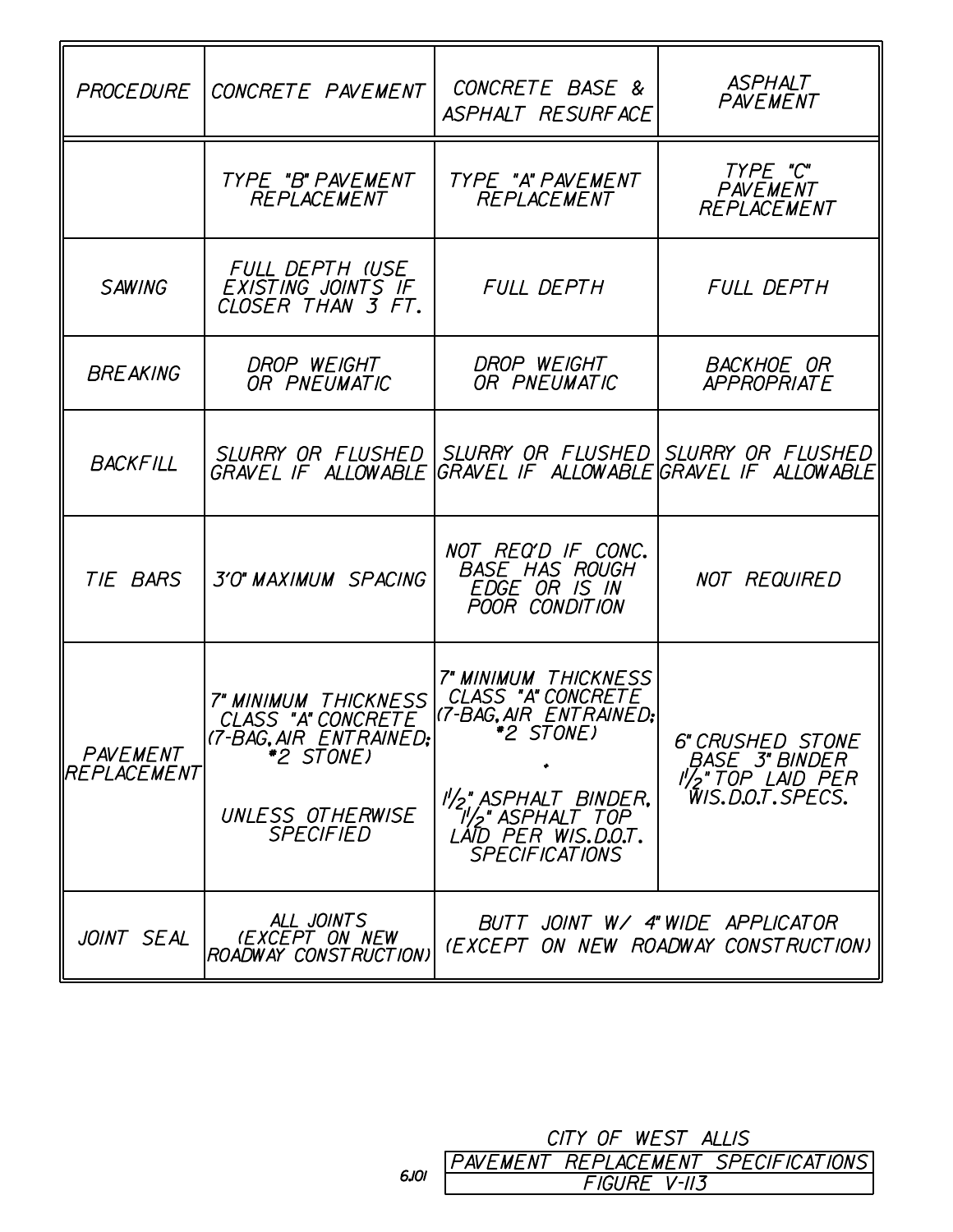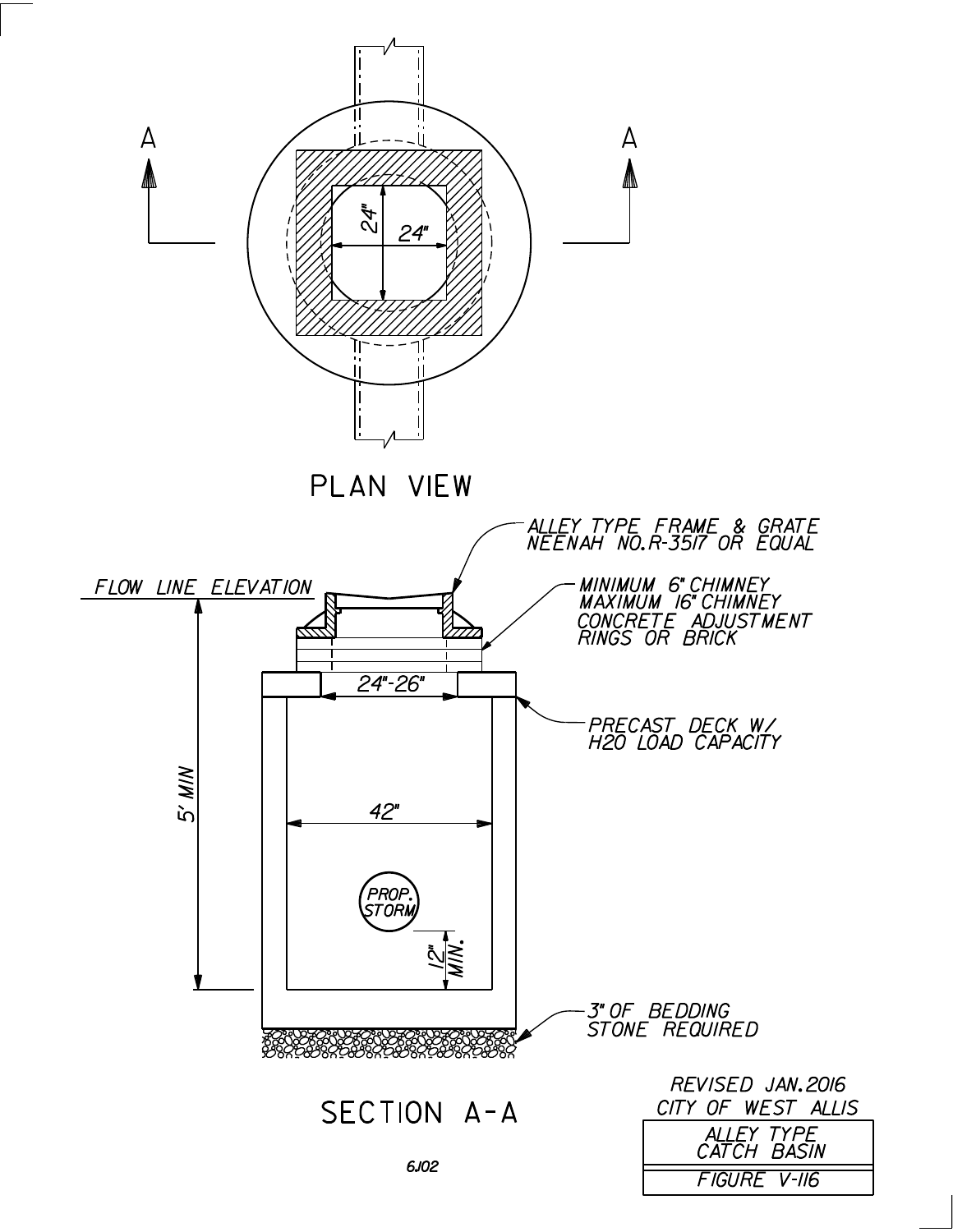